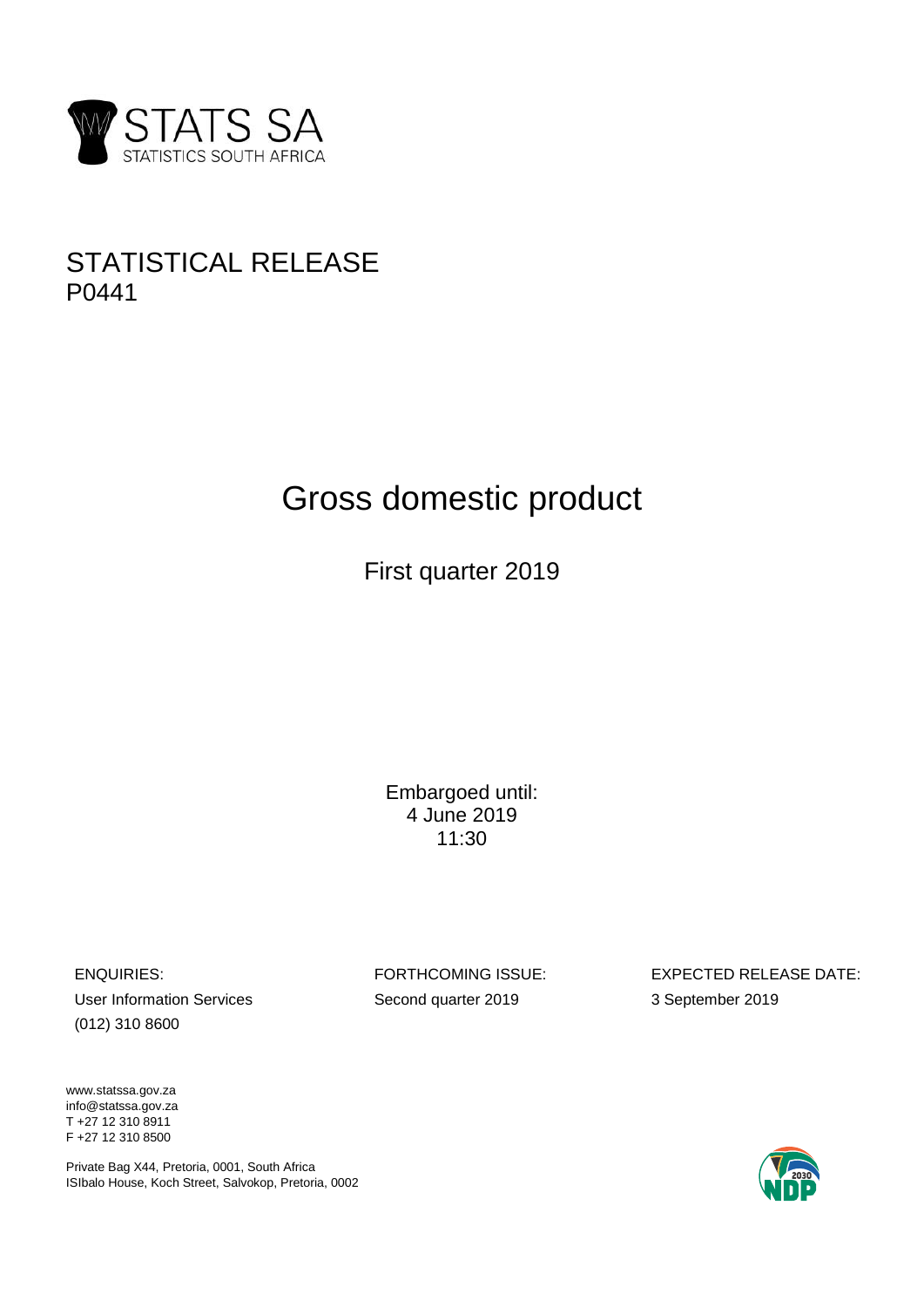## **Contents**

| Expenditure on gross domestic product at constant 2010 prices: first quarter of 2019 5                                 |  |
|------------------------------------------------------------------------------------------------------------------------|--|
|                                                                                                                        |  |
| Table 2 - Growth rates in industry value added and GDP (constant 2010 prices, seasonally adjusted and annualised)  9   |  |
|                                                                                                                        |  |
|                                                                                                                        |  |
|                                                                                                                        |  |
|                                                                                                                        |  |
| Table 7 - Growth rates in expenditure on GDP (constant 2010 prices, seasonally adjusted and annualised)  13            |  |
| Table 8 – Contributions to growth in expenditure on GDP (constant 2010 prices, seasonally adjusted and annualised)  14 |  |
|                                                                                                                        |  |
|                                                                                                                        |  |
|                                                                                                                        |  |
|                                                                                                                        |  |
|                                                                                                                        |  |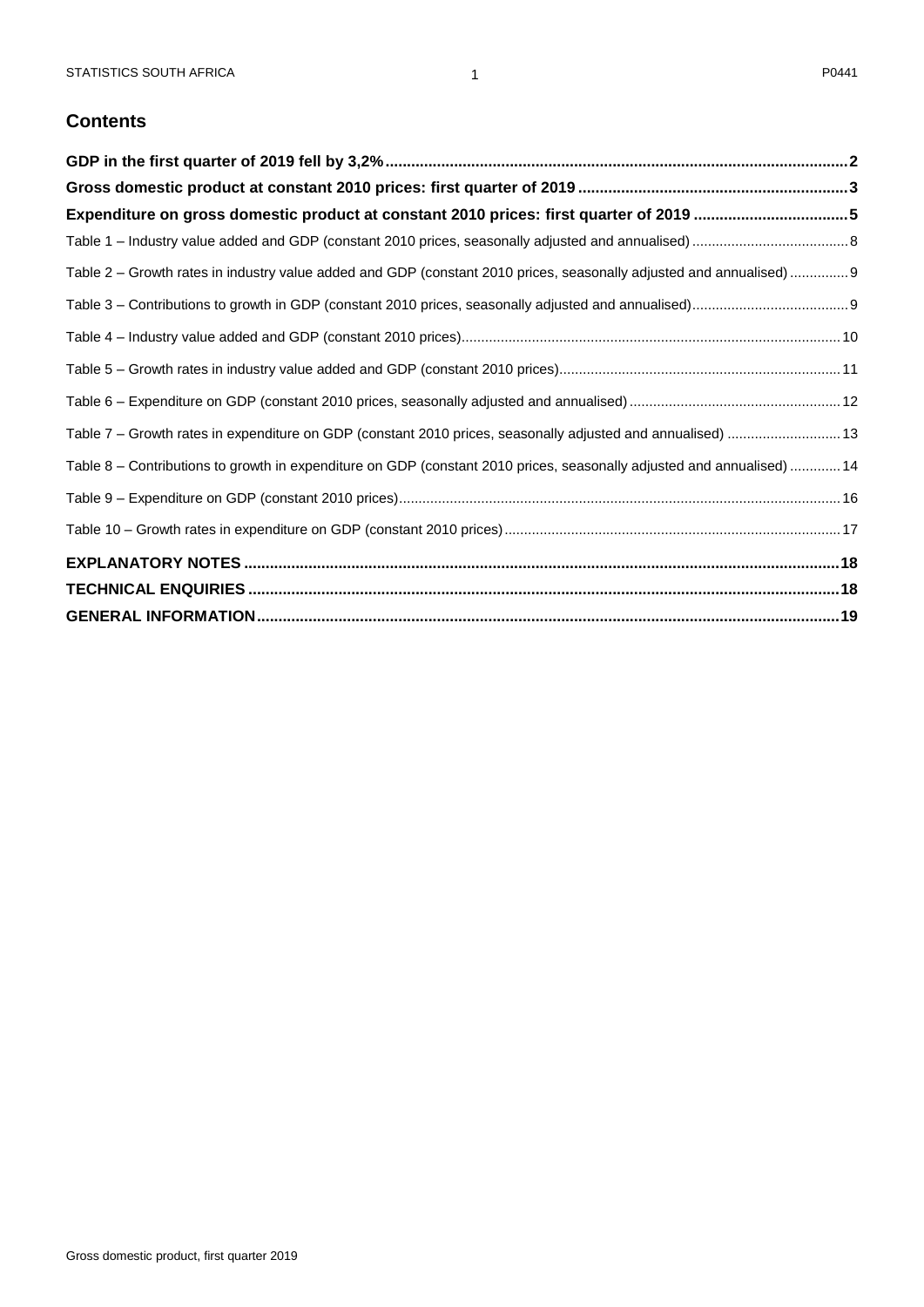<span id="page-2-0"></span>Real gross domestic product (measured by production) decreased by 3,2% in the first quarter of 2019, following an increase of 1,4% in the fourth quarter of 2018.

#### **Figure 1 – Growth in GDP (%)**



The three largest negative contributors to growth in GDP in the first quarter were the manufacturing, mining and trade, catering and accommodation industries.

The manufacturing industry decreased by 8,8% and contributed -1,1 percentage points to GDP growth.

The mining industry decreased by 10,8% and contributed -0,8 of a percentage point.

The trade, catering and accommodation industry decreased by 3,6% and contributed -0,5 of a percentage point.

Positive contributions to GDP growth came from finance, general government and personal services.





Unless otherwise specified, growth rates are quarter-on-quarter, seasonally adjusted and annualised. All growth rates are calculated on the basis of series at constant prices.

Expenditure on real gross domestic product decreased by 3,4% in the first quarter of 2019, following an increase of 1,6% in the fourth quarter of 2018. 2

**Figure 3 – Growth in expenditure on GDP (%)**



Household final consumption expenditure decreased by 0,8% in the first quarter of 2019, contributing -0,5 of a percentage point to total growth.

Government final consumption expenditure increased by 1,3%, contributing 0,3 of a percentage point.

Gross fixed capital formation decreased by 4,5%, contributing -0,9 of a percentage point.

Changes in inventories in the first quarter contributed 5,3 percentage points to total growth.

Exports and imports decreased by 26,4% and 4,8% respectively. Net exports contributed -7,5 percentage points to total growth.



 $1,5$ 

 $7.0$ 

 $0.0$ 

#### **Figure 4 – Contributions to growth in expenditure on GDP, Q1 2019 (% points)**

<sup>2</sup> The figures showing growth in expenditure on GDP exclude the residual, calculated as the difference between GDP measured by production and the sum of the expenditure components. For more detail see Table 30 on the Stats SA website.

 $-7,0$ 

**IMP** 

 $-14,0$ 

 $\overline{a}$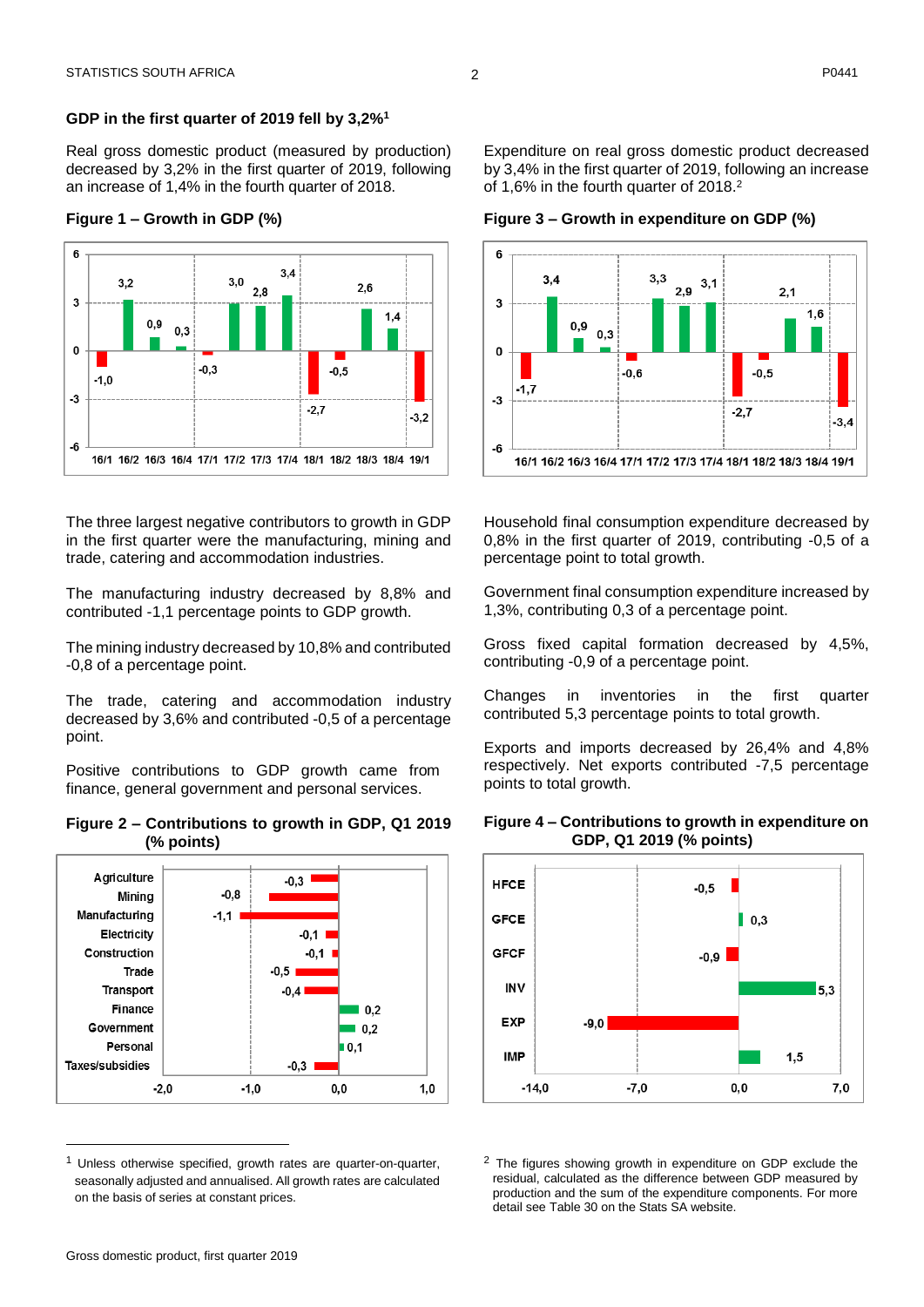#### <span id="page-3-0"></span>**Gross domestic product at constant 2010 prices: first quarter of 2019**

#### **Primary sector**

The agriculture, forestry and fishing industry contracted by 13,2% and contributed -0,3 of a percentage point to GDP growth. The decrease was mainly because of a drop in the production of field crops and horticultural products.

The mining and quarrying industry contracted by 10,8% and contributed -0,8 of a percentage point to GDP growth. Decreased production was reported for 'other' mining and quarrying (including diamonds), iron ore and coal.

**Figure 5 – Mining and quarrying growth rate (%)**



#### **Secondary sector**

The manufacturing industry contracted by 8,8% in the first quarter. Seven of the ten manufacturing divisions reported negative growth. The three largest contributions to the decrease were petroleum, chemical products, rubber and plastic products; motor vehicles, parts and accessories and other transport equipment; and wood and wood products, paper, publishing and printing.

The electricity, gas and water industry contracted by 6,9% in the first quarter, largely due to a decrease in electricity and water distributed.

The construction industry decreased by 2,2%. Decreases were reported for residential buildings, non-residential buildings and construction works.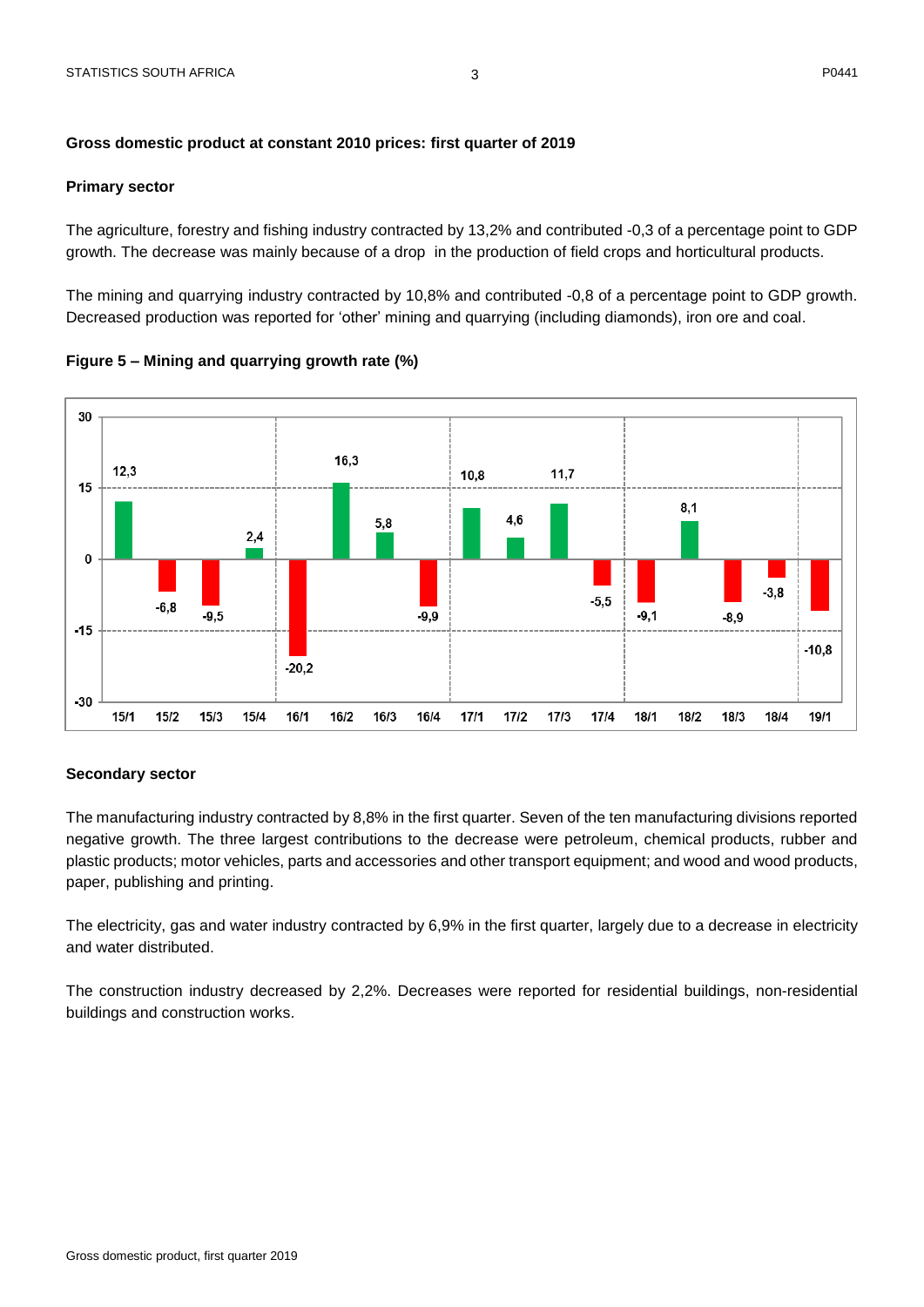**Figure 6 – Manufacturing growth rate (%)**



#### **Tertiary sector**

The trade, catering and accommodation industry decreased by 3,6%. Decreased economic activity was reported in retail, wholesale and motor trade.

The transport, storage and communication industry decreased by 4,4%, as a result of decreases in both passenger and freight land transport.





Finance, real estate and business services increased by 1,1% in the first quarter. Increased economic activity was reported for financial intermediation, real estate activities and business services.

General government services increased by 1,2%, mainly attributed to an increase in employment.

Personal services increased by 1,1%.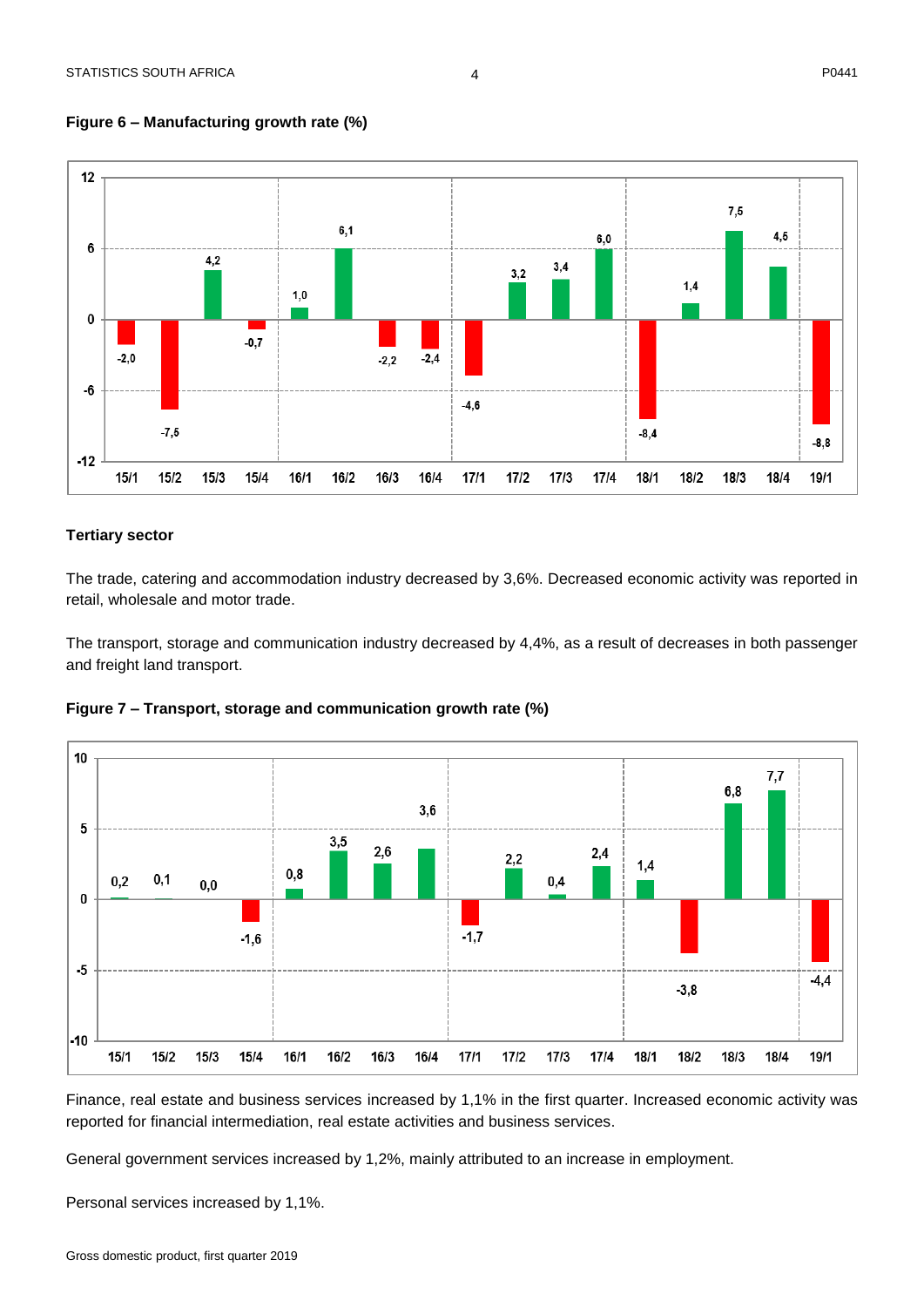#### <span id="page-5-0"></span>**Household final consumption expenditure (HFCE)**

Household final consumption expenditure decreased by 0,8% in the first quarter, contributing -0,5 of a percentage point to total growth. The main negative contributors to growth in HFCE were expenditures on clothing and footwear (-12,7% and contributing -0,8 of a percentage point), transport (-3,1% and contributing -0,5 of a percentage point) and recreation and culture (-4,0% and contributing -0,2 of a percentage point).

The two largest positive contributions to growth came from food and non-alcoholic beverages and housing services.







#### **Government final consumption expenditure (GFCE)**

Final consumption expenditure by general government increased by 1,3%. Increases in employment and spending on goods and services were reported in the first quarter.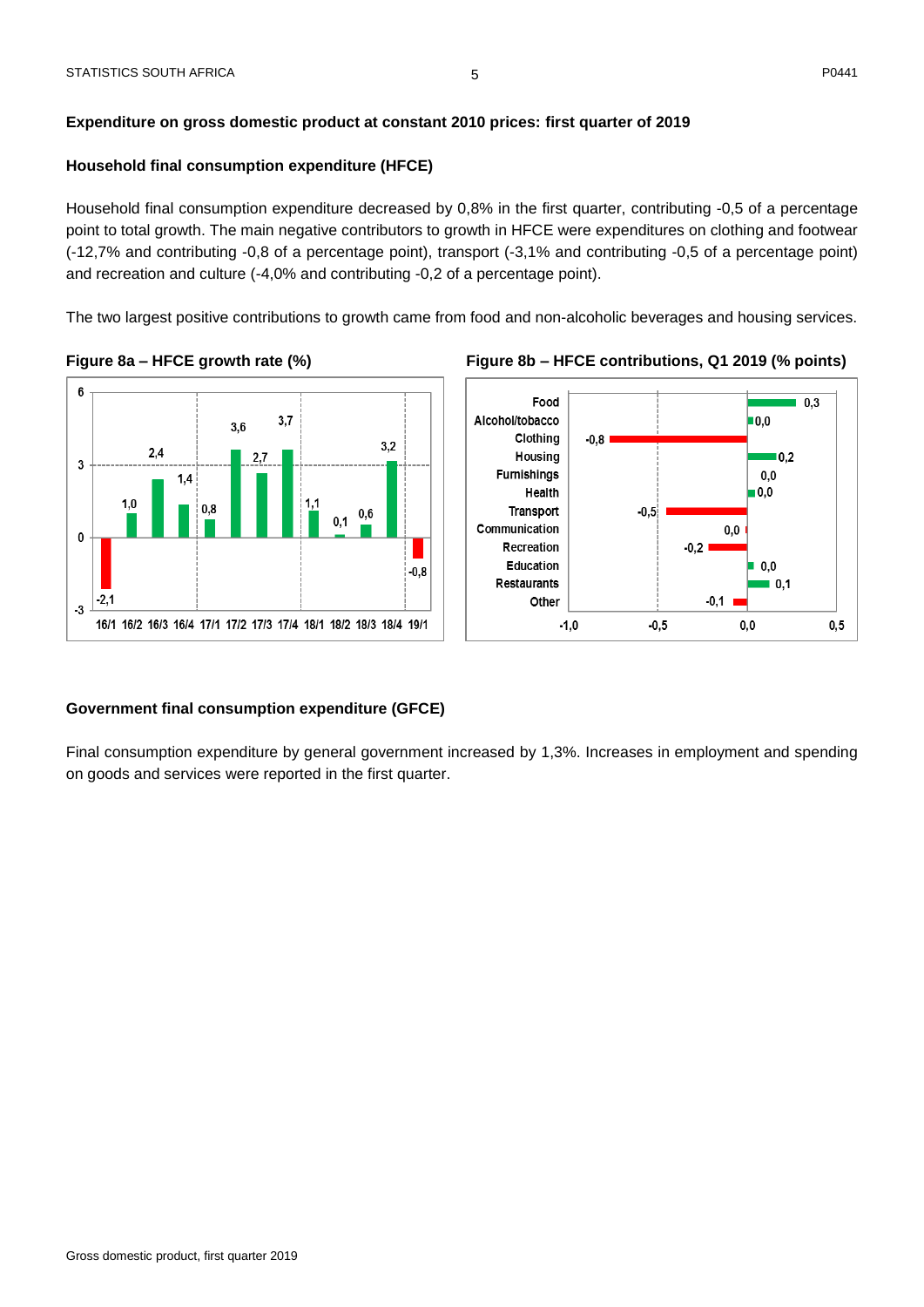#### **Gross fixed capital formation (GFCF)**

Gross fixed capital formation decreased by 4,5%, its fifth consecutive decline. The main contributors to the decline were transport equipment, construction works and non-residential buildings.







#### **Changes in inventories**

There was an R11,6 billion drawdown of inventories in the first quarter of 2019. Large decreases were reported for the mining and quarrying industry and the transport, storage and communication industry. However, the total drawdown in the first quarter was considerably smaller than the drawdown of R53,9 billion in the previous quarter. Consequently, the change in inventories component made a positive contribution to the growth rate of expenditure on GDP in the first quarter (Figure 4 on page 2 and Table 8 on page 15).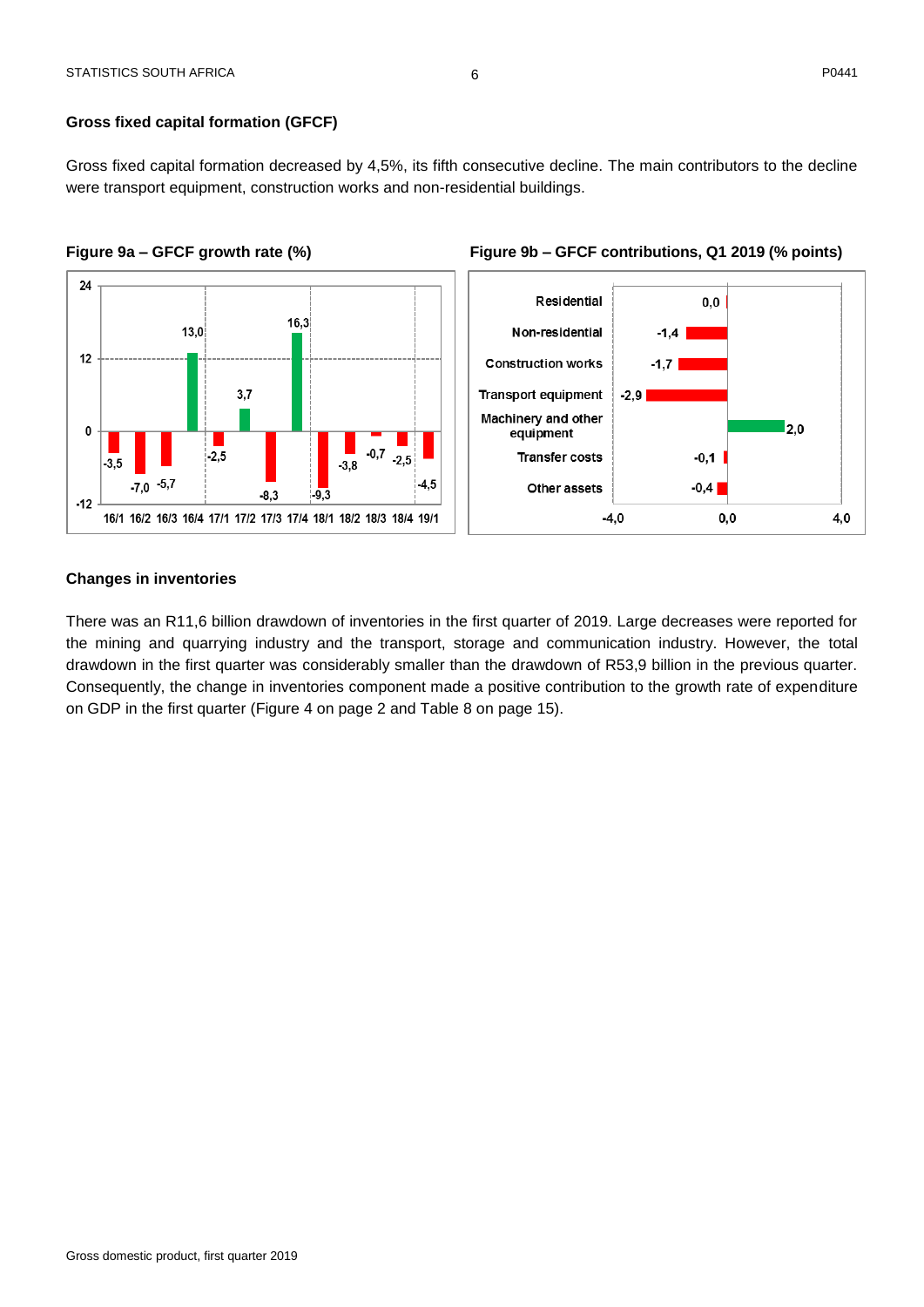Net exports contributed negatively to growth in expenditure on GDP in the first quarter. Exports of goods and services were down 26,4%, largely influenced by decreasing trade in precious metals, base metals and vehicles and transport equipment.

Imports of goods and services decreased by 4,8%, driven largely by a decrease in imports of chemical products, mineral products and vegetable products.

**Figure 10 – Exports and imports of goods and services (R million, seasonally adjusted and annualised)**



**Risenga Maluleke Statistician-General**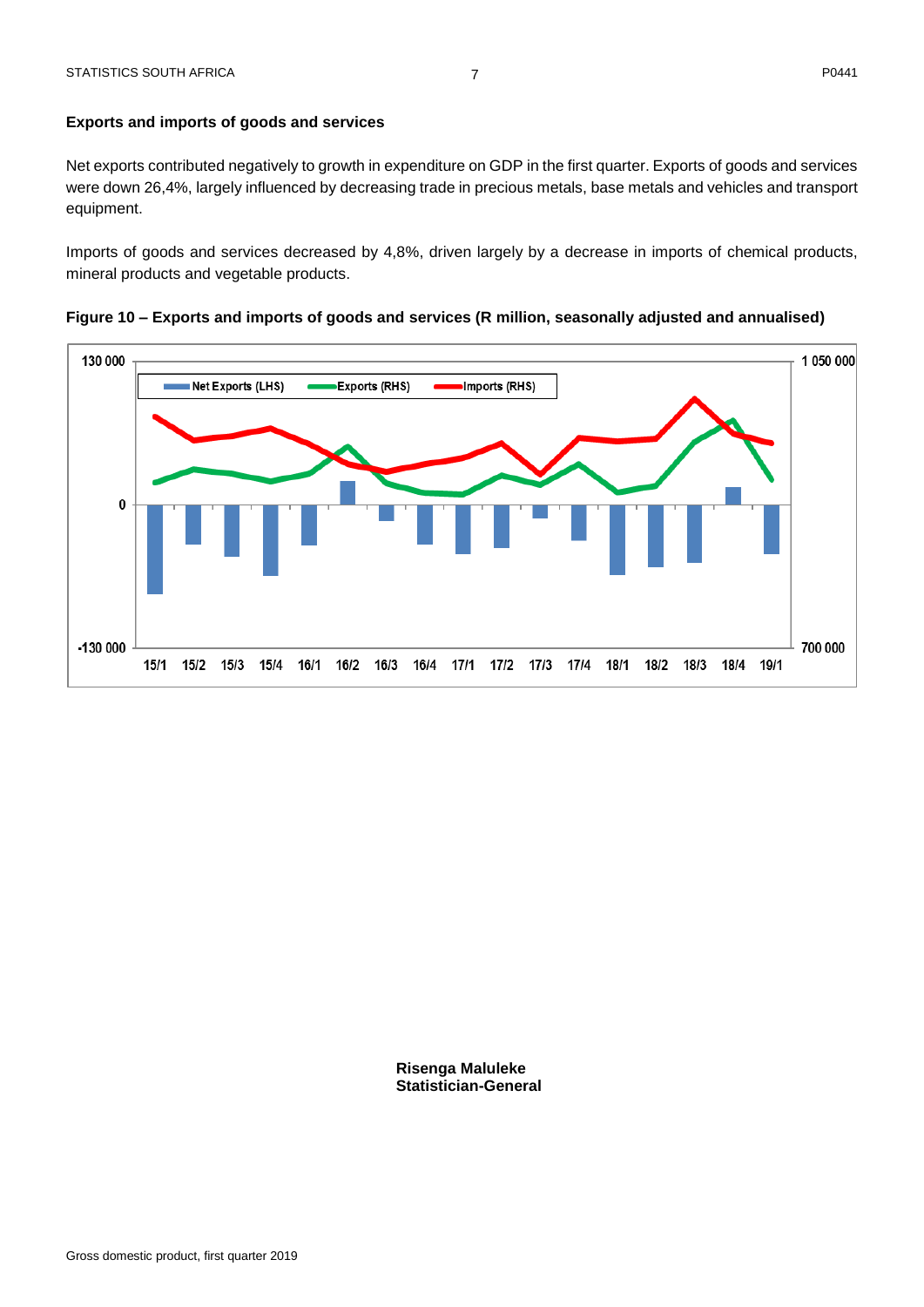## **Table 1 – Industry value added and GDP (constant 2010 prices, seasonally adjusted and annualised)**

<span id="page-8-1"></span><span id="page-8-0"></span>

|         | Agriculture,<br>forestry<br>and fishing | <b>Mining</b> | <b>Manufac-</b><br>turing | Electricity,<br>gas and<br>water | <b>Construc-</b><br>tion | Trade,<br>catering<br>and<br>accommo-<br>dation | Transport,<br>storage<br>and<br>communi-<br>cation | Finance,<br>real estate<br>and<br>business<br>services | General<br>govern-<br>ment<br>services | Personal<br>services | <b>Total value</b><br>added at<br>basic<br>prices | <b>Taxes less</b><br>subsidies | GDP at<br>market<br>prices |
|---------|-----------------------------------------|---------------|---------------------------|----------------------------------|--------------------------|-------------------------------------------------|----------------------------------------------------|--------------------------------------------------------|----------------------------------------|----------------------|---------------------------------------------------|--------------------------------|----------------------------|
|         |                                         |               |                           |                                  |                          |                                                 | R million                                          |                                                        |                                        |                      |                                                   |                                |                            |
| 2013    | 71 143                                  | 230 772       | 381 173                   | 68 289                           | 102 818                  | 408 968                                         | 250 129                                            | 576 707                                                | 450 348                                | 159 530              | 2 699 878                                         | 273 297                        | 2 973 175                  |
| 2014    | 75 982                                  | 226 791       | 382 498                   | 67 622                           | 106 403                  | 414 826                                         | 258 906                                            | 592 352                                                | 464 664                                | 162 367              | 2752410                                           | 275 680                        | 3 028 090                  |
| 2015    | 71 515                                  | 234 247       | 380 781                   | 66 364                           | 108 361                  | 423 365                                         | 262 458                                            | 604 767                                                | 468 396                                | 163791               | 2784045                                           | 280 192                        | 3 064 237                  |
| 2016    | 64 30 5                                 | 225 035       | 383 903                   | 64 956                           | 109 640                  | 430 406                                         | 265 363                                            | 616 301                                                | 471 158                                | 166 659              | 2797727                                           | 278 739                        | 3 076 466                  |
| 2017    | 77857                                   | 234 522       | 383 189                   | 65 329                           | 109 008                  | 429 224                                         | 268 993                                            | 628 972                                                | 472 497                                | 168 834              | 2 838 425                                         | 281 558                        | 3 119 983                  |
| 2018    | 74 157                                  | 230 514       | 386 884                   | 65 932                           | 107 665                  | 431 669                                         | 273 193                                            | 640 368                                                | 478 693                                | 170 530              | 2 859 605                                         | 284 934                        | 3 144 539                  |
|         |                                         |               |                           |                                  |                          | R million (seasonally adjusted and annualised)  |                                                    |                                                        |                                        |                      |                                                   |                                |                            |
| 2015 Q2 | 71835                                   | 235 771       | 377 139                   | 66719                            | 108 212                  | 421 319                                         | 262 726                                            | 604 203                                                | 468 216                                | 163 606              | 2 779 746                                         | 279 309                        | 3 059 055                  |
| 2015 Q3 | 69730                                   | 229 939       | 381 035                   | 65 303                           | 108 520                  | 423 689                                         | 262 756                                            | 605 610                                                | 468 768                                | 164 045              | 2 779 394                                         | 279 353                        | 3 058 748                  |
| 2015 Q4 | 68 615                                  | 231 300       | 380 336                   | 65 278                           | 108 872                  | 427 554                                         | 261 714                                            | 606 444                                                | 468 893                                | 164 222              | 2783228                                           | 278 673                        | 3 061 901                  |
| 2016 Q1 | 66 359                                  | 218 614       | 381 317                   | 64 813                           | 109 238                  | 429 567                                         | 262 244                                            | 610 209                                                | 469 428                                | 165 117              | 2776906                                           | 277 480                        | 3 054 386                  |
| 2016 Q2 | 64 334                                  | 227 002       | 387 009                   | 64 714                           | 109 413                  | 431 282                                         | 264 482                                            | 615 045                                                | 470 158                                | 166 255              | 2799693                                           | 278 789                        | 3 078 482                  |
| 2016 Q3 | 63 609                                  | 230 210       | 384 822                   | 64 743                           | 109 801                  | 429 196                                         | 266 178                                            | 618 249                                                | 472 013                                | 167 238              | 2 806 060                                         | 279 293                        | 3 085 352                  |
| 2016 Q4 | 62 919                                  | 224 314       | 382 463                   | 65 555                           | 110 107                  | 431 581                                         | 268 548                                            | 621 703                                                | 473 033                                | 168 027              | 2 808 251                                         | 279 389                        | 3 087 641                  |
| 2017 Q1 | 67 397                                  | 230 126       | 377 951                   | 64 675                           | 109 637                  | 426 193                                         | 267 365                                            | 622 732                                                | 472 339                                | 168 099              | 2 806 515                                         | 279 140                        | 3 085 655                  |
| 2017 Q2 | 73 679                                  | 232 747       | 380 919                   | 66 002                           | 109 303                  | 427 880                                         | 268 839                                            | 628 308                                                | 470 307                                | 168 689              | 2 8 2 6 6 7 4                                     | 281 538                        | 3 108 212                  |
| 2017 Q3 | 81 233                                  | 239 290       | 384 136                   | 65 0 20                          | 108 814                  | 428 529                                         | 269 089                                            | 630 804                                                | 472 293                                | 169 099              | 2 848 308                                         | 281 420                        | 3 129 728                  |
| 2017 Q4 | 89 121                                  | 235 925       | 389 750                   | 65 619                           | 108 278                  | 434 293                                         | 270 680                                            | 634 044                                                | 475 049                                | 169 447              | 2 872 206                                         | 284 137                        | 3 156 342                  |
| 2018 Q1 | 80 407                                  | 230 379       | 381 299                   | 65 777                           | 107 648                  | 431 024                                         | 271 634                                            | 635 558                                                | 477 540                                | 169 957              | 2 851 223                                         | 283 558                        | 3 134 781                  |
| 2018 Q2 | 70 085                                  | 234 897       | 382 652                   | 65 889                           | 108 041                  | 429 747                                         | 269 029                                            | 638 296                                                | 477 797                                | 170 291              | 2 846 725                                         | 283 944                        | 3 130 669                  |
| 2018 Q3 | 72 378                                  | 229 490       | 389 629                   | 66 014                           | 107 575                  | 433 320                                         | 273 485                                            | 641 690                                                | 480 100                                | 170 566              | 2 8 6 4 2 4 8                                     | 286 737                        | 3 150 985                  |
| 2018 Q4 | 73 760                                  | 227 291       | 393 955                   | 66 047                           | 107 396                  | 432 584                                         | 278 623                                            | 645 928                                                | 479 333                                | 171 307              | 2876224                                           | 285 497                        | 3 161 721                  |
| 2019 Q1 | 71 198                                  | 220 908       | 384 991                   | 64 870                           | 106 790                  | 428 619                                         | 275 505                                            | 647 669                                                | 480 795                                | 171 766              | 2853111                                           | 283 254                        | 3 136 366                  |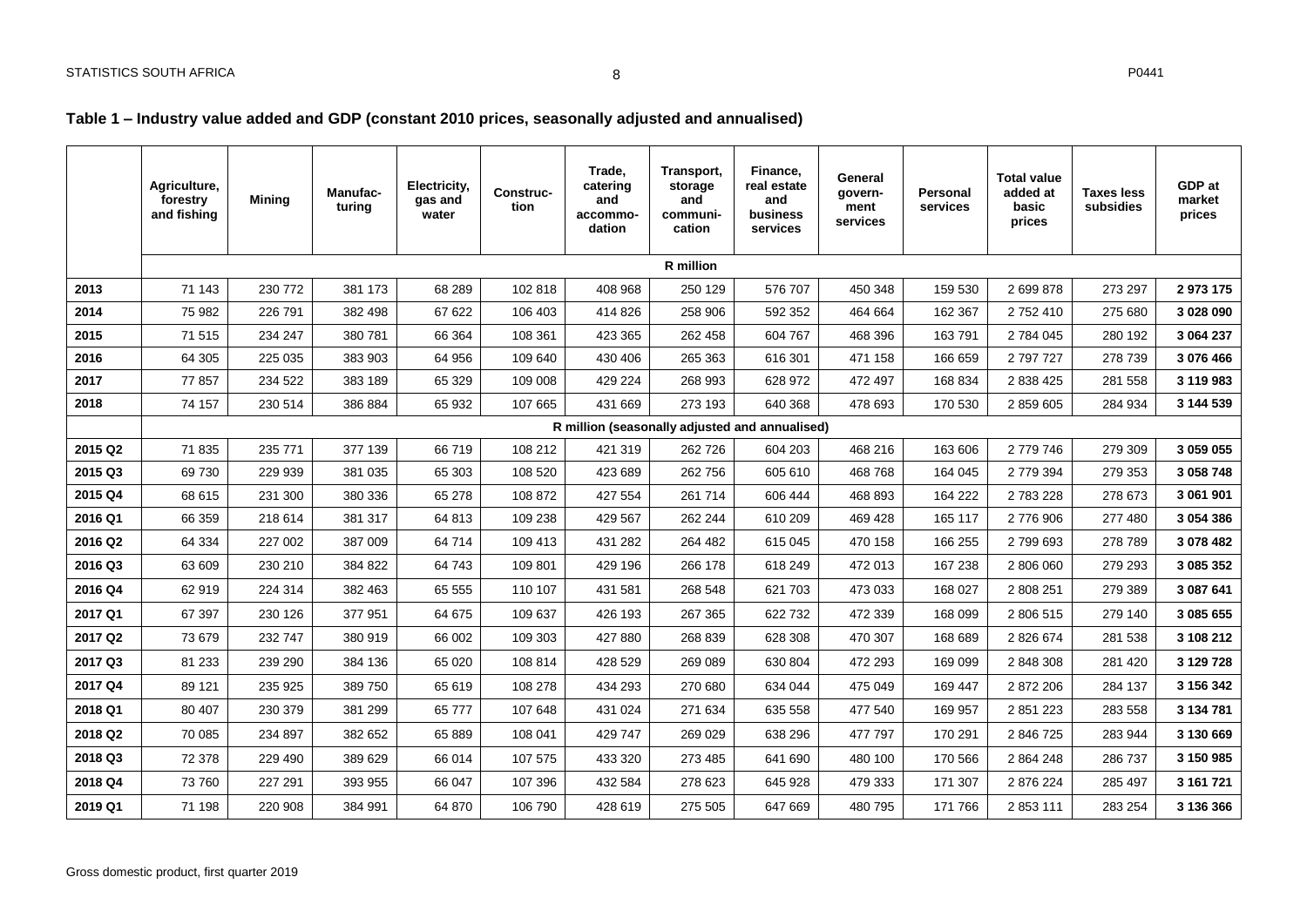## **Table 2 – Growth rates in industry value added and GDP (constant 2010 prices, seasonally adjusted and annualised)**

<span id="page-9-0"></span>

|         | Agriculture,<br>forestry<br>and fishing | <b>Minina</b> | <b>Manufac-</b><br>turing | Electricity,<br>gas and<br>water | Construc-<br>tion | Trade,<br>catering<br>and<br>accommo-<br>dation | Transport,<br>storage<br>and<br>communi-<br>cation | Finance,<br>real estate<br>and<br>business<br>services           | General<br>govern-<br>ment<br>services | <b>Personal</b><br>services | <b>Total value</b><br>added at<br>basic<br>prices | <b>Taxes less</b><br>subsidies | GDP at<br>market<br>prices |
|---------|-----------------------------------------|---------------|---------------------------|----------------------------------|-------------------|-------------------------------------------------|----------------------------------------------------|------------------------------------------------------------------|----------------------------------------|-----------------------------|---------------------------------------------------|--------------------------------|----------------------------|
|         |                                         |               |                           |                                  |                   |                                                 | % change year-on-year                              |                                                                  |                                        |                             |                                                   |                                |                            |
| 2013    | 4,5                                     | 4,0           | 1,0                       | $-0,6$                           | 4,6               | 2,0                                             | 2,9                                                | 2,6                                                              | 3,2                                    | 2,6                         | 2,6                                               | 1,8                            | 2,5                        |
| 2014    | 6,8                                     | $-1,7$        | 0,3                       | $-1,0$                           | 3,5               | 1,4                                             | 3,5                                                | 2,7                                                              | 3,2                                    | 1,8                         | 1,9                                               | 0,9                            | 1,8                        |
| 2015    | $-5,9$                                  | 3,3           | $-0,4$                    | $-1,9$                           | 1,8               | 2,1                                             | 1,4                                                | 2,1                                                              | 0,8                                    | 0,9                         | 1,1                                               | 1,6                            | 1,2                        |
| 2016    | $-10,1$                                 | $-3,9$        | 0,8                       | $-2,1$                           | 1,2               | 1,7                                             | 1,1                                                | 1,9                                                              | 0,6                                    | 1,8                         | 0,5                                               | $-0,5$                         | $\mathbf{0,4}$             |
| 2017    | 21,1                                    | 4,2           | $-0,2$                    | 0,6                              | $-0,6$            | $-0,3$                                          | 1,4                                                | 2,1                                                              | 0,3                                    | 1,3                         | 1,5                                               | 1,0                            | 1,4                        |
| 2018    | $-4,8$                                  | $-1,7$        | 1,0                       | 0,9                              | $-1,2$            | 0,6                                             | 1,6                                                | 1,8                                                              | 1,3                                    | 1,0                         | 0,7                                               | 1,2                            | $\mathbf{0},\mathbf{8}$    |
|         |                                         |               |                           |                                  |                   |                                                 |                                                    | % change quarter-on-quarter (seasonally adjusted and annualised) |                                        |                             |                                                   |                                |                            |
| 2015 Q2 | $-19,7$                                 | $-6,8$        | $-7,5$                    | $-8,2$                           | 1,4               | 0,4                                             | 0.1                                                | 0,9                                                              | 0,4                                    | 0,8                         | $-2,0$                                            | $-5,7$                         | $-2,3$                     |
| 2015 Q3 | $-11,2$                                 | $-9,5$        | 4,2                       | $-8,2$                           | 1,1               | 2,3                                             | 0,0                                                | 0,9                                                              | 0,5                                    | 1,1                         | $-0,1$                                            | 0,1                            | 0,0                        |
| 2015 Q4 | $-6,2$                                  | 2,4           | $-0,7$                    | $-0,2$                           | 1,3               | 3,7                                             | $-1,6$                                             | 0,6                                                              | 0,1                                    | 0,4                         | 0,6                                               | $-1,0$                         | 0,4                        |
| 2016 Q1 | $-12.5$                                 | $-20,2$       | 1,0                       | $-2,8$                           | 1,4               | 1,9                                             | 0,8                                                | 2,5                                                              | 0,5                                    | 2,2                         | $-0,9$                                            | $-1,7$                         | $-1,0$                     |
| 2016 Q2 | $-11,7$                                 | 16,3          | 6,1                       | $-0,6$                           | 0,6               | 1,6                                             | 3,5                                                | 3,2                                                              | 0,6                                    | 2,8                         | 3,3                                               | 1,9                            | 3,2                        |
| 2016 Q3 | $-4,4$                                  | 5,8           | $-2,2$                    | 0,2                              | 1,4               | $-1,9$                                          | 2,6                                                | 2,1                                                              | 1,6                                    | 2,4                         | 0,9                                               | 0,7                            | 0,9                        |
| 2016 Q4 | $-4,3$                                  | $-9,9$        | $-2,4$                    | 5,1                              | 1,1               | 2,2                                             | 3,6                                                | 2,3                                                              | 0,9                                    | 1,9                         | 0,3                                               | 0,1                            | 0,3                        |
| 2017 Q1 | 31,7                                    | 10,8          | $-4,6$                    | $-5,3$                           | $-1,7$            | $-4,9$                                          | $-1,7$                                             | 0,7                                                              | $-0,6$                                 | 0,2                         | $-0,2$                                            | $-0,4$                         | $-0,3$                     |
| 2017 Q2 | 42,8                                    | 4,6           | 3,2                       | 8,5                              | $-1,2$            | 1,6                                             | 2,2                                                | 3,6                                                              | $-1,7$                                 | 1,4                         | 2,9                                               | 3,5                            | 3,0                        |
| 2017 Q3 | 47,8                                    | 11,7          | 3,4                       | $-5,8$                           | $-1,8$            | 0,6                                             | 0,4                                                | 1,6                                                              | 1,7                                    | 1,0                         | 3,1                                               | $-0,2$                         | 2,8                        |
| 2017 Q4 | 44,9                                    | $-5,5$        | 6,0                       | 3,7                              | $-2,0$            | 5,5                                             | 2,4                                                | 2,1                                                              | 2,4                                    | 0,8                         | 3,4                                               | 3,9                            | 3,4                        |
| 2018 Q1 | $-33,7$                                 | $-9,1$        | $-8,4$                    | 1,0                              | $-2,3$            | $-3,0$                                          | 1,4                                                | 1,0                                                              | 2,1                                    | 1,2                         | $-2,9$                                            | $-0,8$                         | $-2,7$                     |
| 2018 Q2 | $-42,3$                                 | 8,1           | 1,4                       | 0,7                              | 1,5               | $-1,2$                                          | $-3,8$                                             | 1,7                                                              | 0,2                                    | 0,8                         | $-0,6$                                            | 0,5                            | $-0,5$                     |
| 2018 Q3 | 13,7                                    | $-8,9$        | 7,5                       | 0,8                              | $-1,7$            | 3,4                                             | 6,8                                                | 2,1                                                              | 1,9                                    | 0,6                         | 2,5                                               | 4,0                            | 2,6                        |
| 2018 Q4 | 7,9                                     | $-3,8$        | 4,5                       | 0,2                              | $-0,7$            | $-0,7$                                          | 7,7                                                | 2,7                                                              | $-0,6$                                 | 1,7                         | 1,7                                               | $-1,7$                         | 1,4                        |
| 2019 Q1 | $-13,2$                                 | $-10,8$       | $-8,8$                    | $-6,9$                           | $-2,2$            | $-3,6$                                          | $-4,4$                                             | 1,1                                                              | 1,2                                    | 1,1                         | $-3,2$                                            | $-3,1$                         | $-3,2$                     |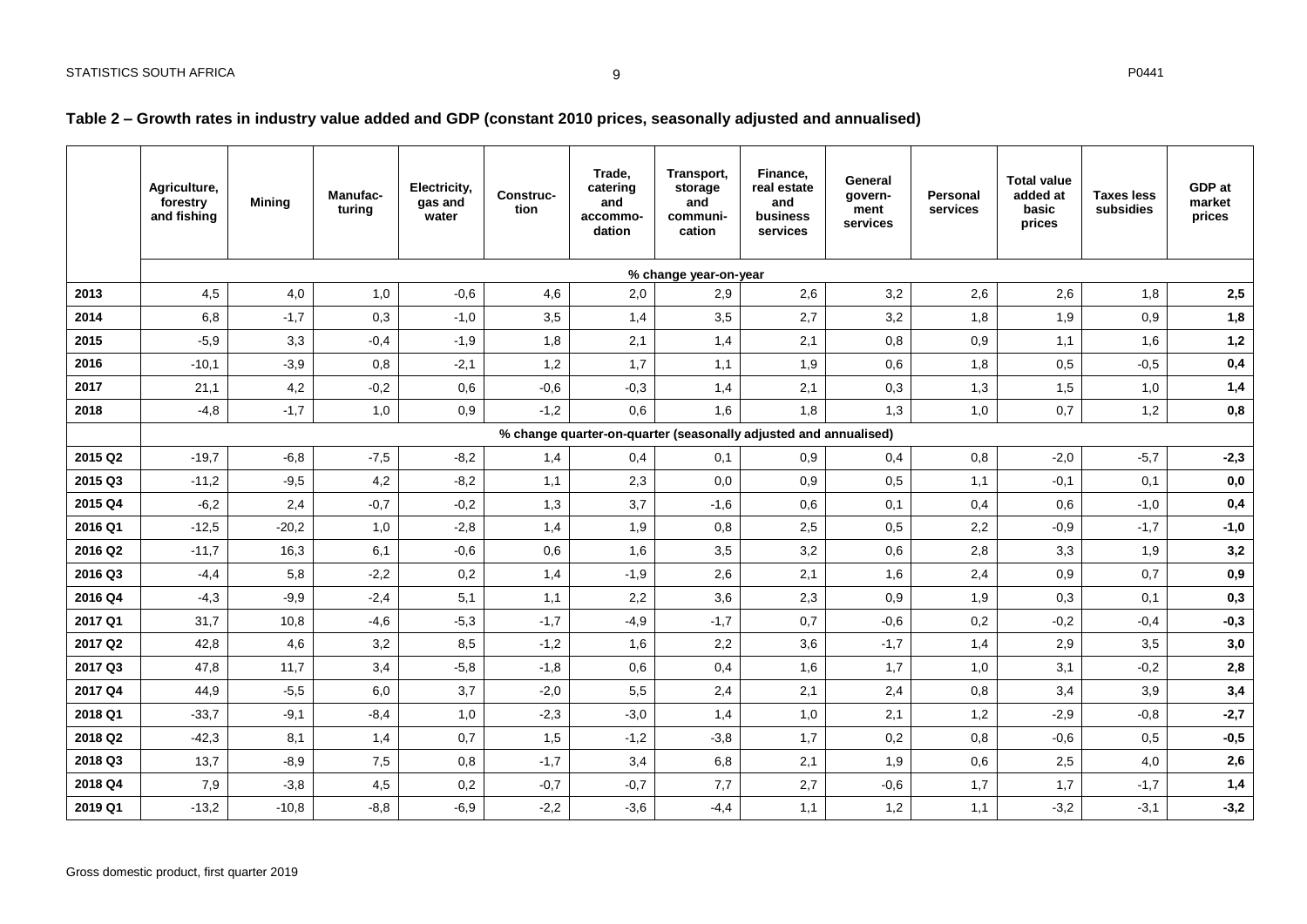## **Table 3 – Contributions to growth in GDP (constant 2010 prices, seasonally adjusted and annualised)**

<span id="page-10-0"></span>

|         | Agriculture,<br>forestry<br>and fishing | <b>Mining</b> | Manufac-<br>turing | Electricity,<br>gas and<br>water | Construc-<br>tion | Trade.<br>catering<br>and<br>accommo-<br>dation | Transport,<br>storage<br>and<br>communi-<br>cation | Finance,<br>real estate<br>and<br>business<br>services | General<br>govern-<br>ment<br>services | <b>Personal</b><br>services | <b>Total value</b><br>added at<br>basic<br>prices | <b>Taxes less</b><br>subsidies | GDP at<br>market<br>prices |
|---------|-----------------------------------------|---------------|--------------------|----------------------------------|-------------------|-------------------------------------------------|----------------------------------------------------|--------------------------------------------------------|----------------------------------------|-----------------------------|---------------------------------------------------|--------------------------------|----------------------------|
|         |                                         |               |                    |                                  |                   |                                                 | Percentage points                                  |                                                        |                                        |                             |                                                   |                                |                            |
| 2013    | 0,1                                     | 0,3           | 0,1                | 0,0                              | 0,2               | 0,3                                             | 0,2                                                | 0,5                                                    | 0,5                                    | 0,1                         | 2,3                                               | 0,2                            | 2,5                        |
| 2014    | 0,2                                     | $-0,1$        | 0,0                | 0,0                              | 0,1               | 0,2                                             | 0,3                                                | 0,5                                                    | 0,5                                    | 0,1                         | 1,8                                               | 0,1                            | 1,8                        |
| 2015    | $-0,1$                                  | 0,2           | $-0,1$             | 0,0                              | 0,1               | 0,3                                             | 0,1                                                | 0,4                                                    | 0,1                                    | 0,0                         | 1,0                                               | 0,1                            | 1,2                        |
| 2016    | $-0,2$                                  | $-0.3$        | 0,1                | 0,0                              | 0,0               | 0,2                                             | 0,1                                                | 0,4                                                    | 0,1                                    | 0,1                         | 0,4                                               | 0,0                            | 0,4                        |
| 2017    | 0,4                                     | 0,3           | 0,0                | 0,0                              | 0,0               | 0,0                                             | 0,1                                                | 0,4                                                    | 0,0                                    | 0,1                         | 1,3                                               | 0,1                            | 1,4                        |
| 2018    | $-0,1$                                  | $-0,1$        | 0,1                | 0,0                              | 0,0               | 0,1                                             | 0.1                                                | 0.4                                                    | 0,2                                    | 0,1                         | 0,7                                               | 0,1                            | 0,8                        |
|         |                                         |               |                    |                                  |                   |                                                 | Percentage points                                  |                                                        |                                        |                             |                                                   |                                |                            |
| 2015 Q2 | $-0,5$                                  | $-0,5$        | $-1,0$             | $-0,2$                           | 0,0               | 0,1                                             | 0,0                                                | 0,2                                                    | 0,1                                    | 0,0                         | $-1,8$                                            | $-0,5$                         | $-2,3$                     |
| 2015 Q3 | $-0,3$                                  | $-0,8$        | 0,5                | $-0,2$                           | 0,0               | 0,3                                             | 0,0                                                | 0,2                                                    | 0,1                                    | 0,1                         | 0,0                                               | 0,0                            | 0,0                        |
| 2015 Q4 | $-0,1$                                  | 0,2           | $-0,1$             | 0,0                              | 0,0               | 0,5                                             | $-0,1$                                             | 0,1                                                    | 0,0                                    | 0,0                         | 0,5                                               | $-0,1$                         | 0,4                        |
| 2016 Q1 | $-0,3$                                  | $-1,7$        | 0,1                | $-0,1$                           | 0,0               | 0,3                                             | 0,1                                                | 0,5                                                    | 0,1                                    | 0,1                         | $-0,8$                                            | $-0,2$                         | $-1,0$                     |
| 2016 Q2 | $-0,3$                                  | 1,1           | 0,8                | 0,0                              | 0,0               | 0,2                                             | 0,3                                                | 0,6                                                    | 0,1                                    | 0,2                         | 3,0                                               | 0,2                            | 3,2                        |
| 2016 Q3 | $-0,1$                                  | 0,4           | $-0,3$             | 0,0                              | 0,1               | $-0,3$                                          | 0,2                                                | 0,4                                                    | 0,2                                    | 0,1                         | 0,8                                               | 0,1                            | 0,9                        |
| 2016 Q4 | $-0,1$                                  | $-0,8$        | $-0,3$             | 0,1                              | 0,0               | 0,3                                             | 0,3                                                | 0,4                                                    | 0,1                                    | 0,1                         | 0,3                                               | 0,0                            | 0,3                        |
| 2017 Q1 | 0,6                                     | 0,8           | $-0,6$             | $-0,1$                           | $-0,1$            | $-0.7$                                          | $-0,2$                                             | 0,1                                                    | $-0,1$                                 | 0,0                         | $-0,2$                                            | 0,0                            | $-0,3$                     |
| 2017 Q2 | 0,8                                     | 0,3           | 0,4                | 0,2                              | 0,0               | 0,2                                             | 0,2                                                | 0,7                                                    | $-0,3$                                 | 0,1                         | 2,6                                               | 0,3                            | 3,0                        |
| 2017 Q3 | 1,0                                     | 0,9           | 0,4                | $-0,1$                           | $-0,1$            | 0,1                                             | 0,0                                                | 0,3                                                    | 0,3                                    | 0,1                         | 2,8                                               | 0,0                            | 2,8                        |
| 2017 Q4 | 1,0                                     | $-0,4$        | 0,7                | 0,1                              | $-0,1$            | 0,7                                             | 0,2                                                | 0,4                                                    | 0,4                                    | 0,0                         | 3,1                                               | 0,4                            | 3,4                        |
| 2018 Q1 | $-1,1$                                  | $-0,7$        | $-1,1$             | 0,0                              | $-0,1$            | $-0,4$                                          | 0,1                                                | 0,2                                                    | 0,3                                    | 0,1                         | $-2,6$                                            | $-0,1$                         | $-2,7$                     |
| 2018 Q2 | $-1,3$                                  | 0,6           | 0,2                | 0,0                              | 0,1               | $-0,2$                                          | $-0,3$                                             | 0,3                                                    | 0,0                                    | 0,0                         | $-0,6$                                            | 0,0                            | $-0,5$                     |
| 2018 Q3 | 0,3                                     | $-0,7$        | 0,9                | 0,0                              | $-0,1$            | 0,5                                             | 0,6                                                | 0,4                                                    | 0,3                                    | 0,0                         | 2,3                                               | 0,4                            | 2,6                        |
| 2018 Q4 | 0,2                                     | $-0,3$        | 0,6                | 0,0                              | 0,0               | $-0,1$                                          | 0,7                                                | 0,5                                                    | $-0,1$                                 | 0,1                         | 1,5                                               | $-0,2$                         | 1,4                        |
| 2019 Q1 | $-0.3$                                  | $-0,8$        | $-1,1$             | $-0,1$                           | $-0,1$            | $-0,5$                                          | $-0,4$                                             | 0,2                                                    | 0,2                                    | 0,1                         | $-2,9$                                            | $-0,3$                         | $-3,2$                     |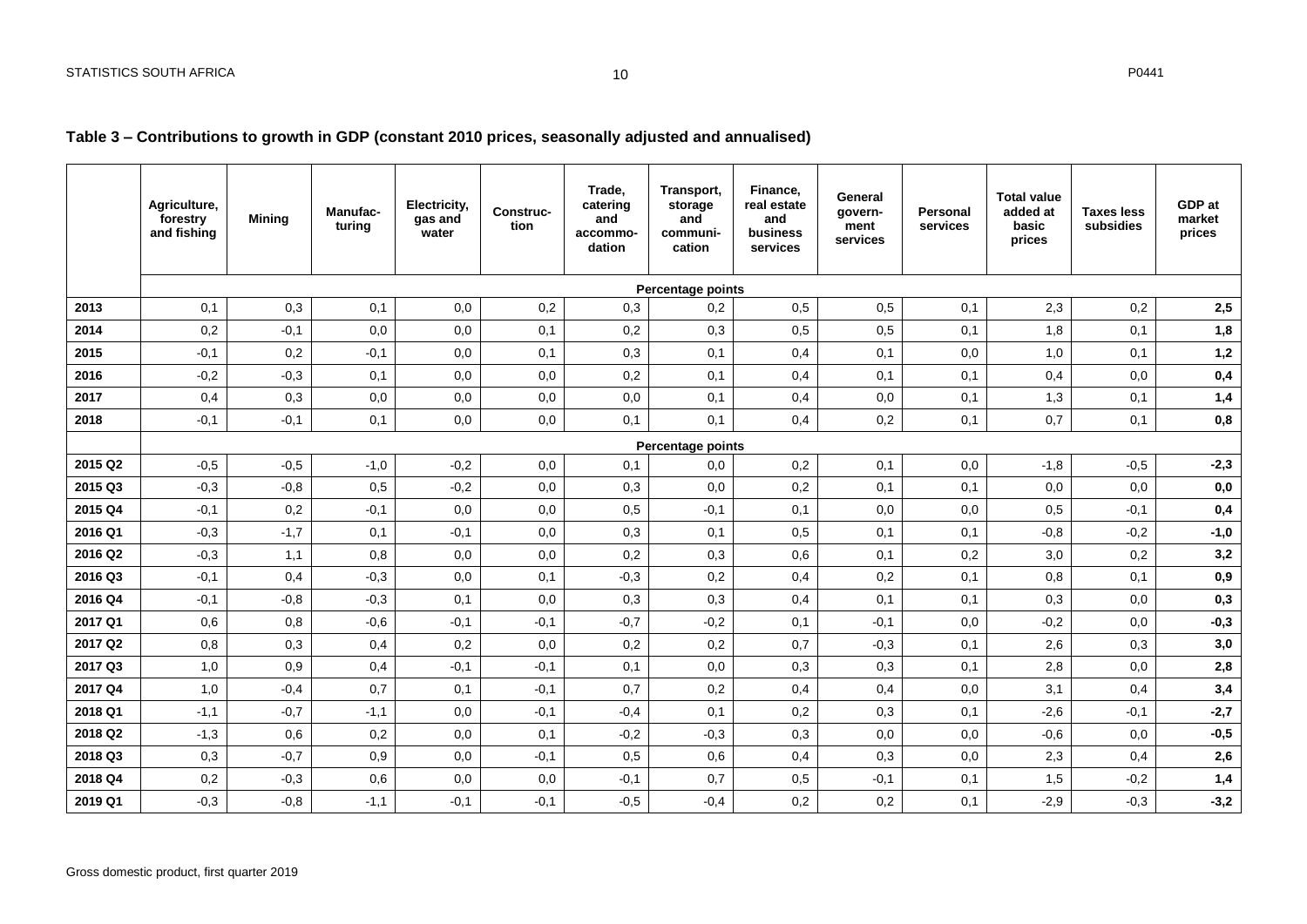## **Table 4 – Industry value added and GDP (constant 2010 prices)**

<span id="page-11-0"></span>

|         | Agriculture,<br>forestry<br>and fishing | <b>Mining</b> | <b>Manufac-</b><br>turing | Electricity,<br>gas and<br>water | <b>Construc-</b><br>tion | Trade,<br>catering<br>and<br>accommo-<br>dation | Transport,<br>storage<br>and<br>communi-<br>cation | Finance,<br>real estate<br>and<br>business<br>services | General<br>govern-<br>ment<br>services | Personal<br>services | <b>Total value</b><br>added at<br>basic<br>prices | <b>Taxes less</b><br>subsidies | GDP at<br>market<br>prices |
|---------|-----------------------------------------|---------------|---------------------------|----------------------------------|--------------------------|-------------------------------------------------|----------------------------------------------------|--------------------------------------------------------|----------------------------------------|----------------------|---------------------------------------------------|--------------------------------|----------------------------|
|         |                                         |               |                           |                                  |                          |                                                 | <b>R</b> million                                   |                                                        |                                        |                      |                                                   |                                |                            |
| 2013    | 71 143                                  | 230 772       | 381 173                   | 68 289                           | 102 818                  | 408 968                                         | 250 129                                            | 576 707                                                | 450 348                                | 159 530              | 2 699 878                                         | 273 297                        | 2 973 175                  |
| 2014    | 75 982                                  | 226 791       | 382 498                   | 67 622                           | 106 403                  | 414 826                                         | 258 906                                            | 592 352                                                | 464 664                                | 162 367              | 2752410                                           | 275 680                        | 3 028 090                  |
| 2015    | 71 515                                  | 234 247       | 380 781                   | 66 364                           | 108 361                  | 423 365                                         | 262 458                                            | 604 767                                                | 468 396                                | 163791               | 2 784 045                                         | 280 192                        | 3 064 237                  |
| 2016    | 64 30 5                                 | 225 035       | 383 903                   | 64 956                           | 109 640                  | 430 406                                         | 265 363                                            | 616 301                                                | 471 158                                | 166 659              | 2797727                                           | 278 739                        | 3 076 466                  |
| 2017    | 77857                                   | 234 522       | 383 189                   | 65 329                           | 109 008                  | 429 224                                         | 268 993                                            | 628 972                                                | 472 497                                | 168 834              | 2 838 425                                         | 281 558                        | 3 119 983                  |
| 2018    | 74 157                                  | 230 514       | 386 884                   | 65 932                           | 107 665                  | 431 669                                         | 273 193                                            | 640 368                                                | 478 693                                | 170 530              | 2 859 605                                         | 284 934                        | 3 144 539                  |
|         |                                         |               |                           |                                  |                          |                                                 | R million                                          |                                                        |                                        |                      |                                                   |                                |                            |
| 2015 Q2 | 25 477                                  | 59 875        | 92 599                    | 16 5 25                          | 26 874                   | 99 777                                          | 64 442                                             | 150 870                                                | 117 060                                | 41 617               | 695 116                                           | 69 100                         | 764 217                    |
| 2015 Q3 | 16 5 26                                 | 57 231        | 97 777                    | 16747                            | 26 772                   | 103 075                                         | 67 232                                             | 151 804                                                | 117 259                                | 41 261               | 695 683                                           | 69788                          | 765 471                    |
| 2015 Q4 | 11 215                                  | 59 410        | 99 0 24                   | 16812                            | 27 731                   | 120 625                                         | 67 701                                             | 152 061                                                | 117 206                                | 39 962               | 711 746                                           | 72 011                         | 783 757                    |
| 2016 Q1 | 17318                                   | 51 720        | 90 784                    | 15 602                           | 27 5 26                  | 101 628                                         | 62 946                                             | 153 300                                                | 117 319                                | 41 529               | 679 672                                           | 67 750                         | 747 421                    |
| 2016 Q2 | 21 381                                  | 57 623        | 96 367                    | 16 234                           | 27 007                   | 101 922                                         | 65 114                                             | 153 909                                                | 117412                                 | 42 255               | 699 223                                           | 68 853                         | 768 075                    |
| 2016 Q3 | 14 3 95                                 | 57 608        | 98 349                    | 16 620                           | 27 150                   | 104 289                                         | 67 985                                             | 154 345                                                | 117 571                                | 42 172               | 700 483                                           | 70 003                         | 770 486                    |
| 2016 Q4 | 11 213                                  | 58 084        | 98 404                    | 16 501                           | 27 956                   | 122 567                                         | 69 318                                             | 154 748                                                | 118 856                                | 40 704               | 718 350                                           | 72 132                         | 790 482                    |
| 2017 Q1 | 18 072                                  | 55 346        | 90 061                    | 15 4 54                          | 27 407                   | 101 123                                         | 63 963                                             | 156 008                                                | 118 376                                | 42 0 26              | 687 835                                           | 68 159                         | 755 994                    |
| 2017 Q2 | 29 232                                  | 58719         | 94 391                    | 16 411                           | 27 0 22                  | 101 168                                         | 65 978                                             | 157 237                                                | 117 475                                | 42 855               | 710 488                                           | 69836                          | 780 324                    |
| 2017 Q3 | 19669                                   | 59 909        | 98 093                    | 16 587                           | 27 042                   | 103 774                                         | 68 669                                             | 157 519                                                | 117 717                                | 42 892               | 711 870                                           | 70 615                         | 782 486                    |
| 2017 Q4 | 10884                                   | 60 548        | 100 643                   | 16878                            | 27 537                   | 123 159                                         | 70 385                                             | 158 209                                                | 118 929                                | 41 060               | 728 232                                           | 72 948                         | 801 180                    |
| 2018 Q1 | 17517                                   | 54 833        | 90 317                    | 15 605                           | 26 9 26                  | 101 713                                         | 65 2 29                                            | 157 984                                                | 119 745                                | 42 5 69              | 692 439                                           | 68 958                         | 761 397                    |
| 2018 Q2 | 24 299                                  | 59 557        | 95 329                    | 16 433                           | 26 683                   | 101 554                                         | 65 915                                             | 158 658                                                | 119 220                                | 43 293               | 710 941                                           | 70 203                         | 781 144                    |
| 2018 Q3 | 21 5 24                                 | 57 612        | 99 25 2                   | 16824                            | 26 818                   | 104 930                                         | 69 941                                             | 160 545                                                | 119 558                                | 43 173               | 720 176                                           | 72 187                         | 792 363                    |
| 2018 Q4 | 10818                                   | 58 512        | 101 986                   | 17 070                           | 27 239                   | 123 472                                         | 72 107                                             | 163 181                                                | 120 170                                | 41 49 6              | 736 050                                           | 73 585                         | 809 635                    |
| 2019 Q1 | 15 867                                  | 52 293        | 90 814                    | 15 441                           | 26 143                   | 101 094                                         | 65 917                                             | 161 760                                                | 120 531                                | 43 131               | 692 990                                           | 68 678                         | 761 668                    |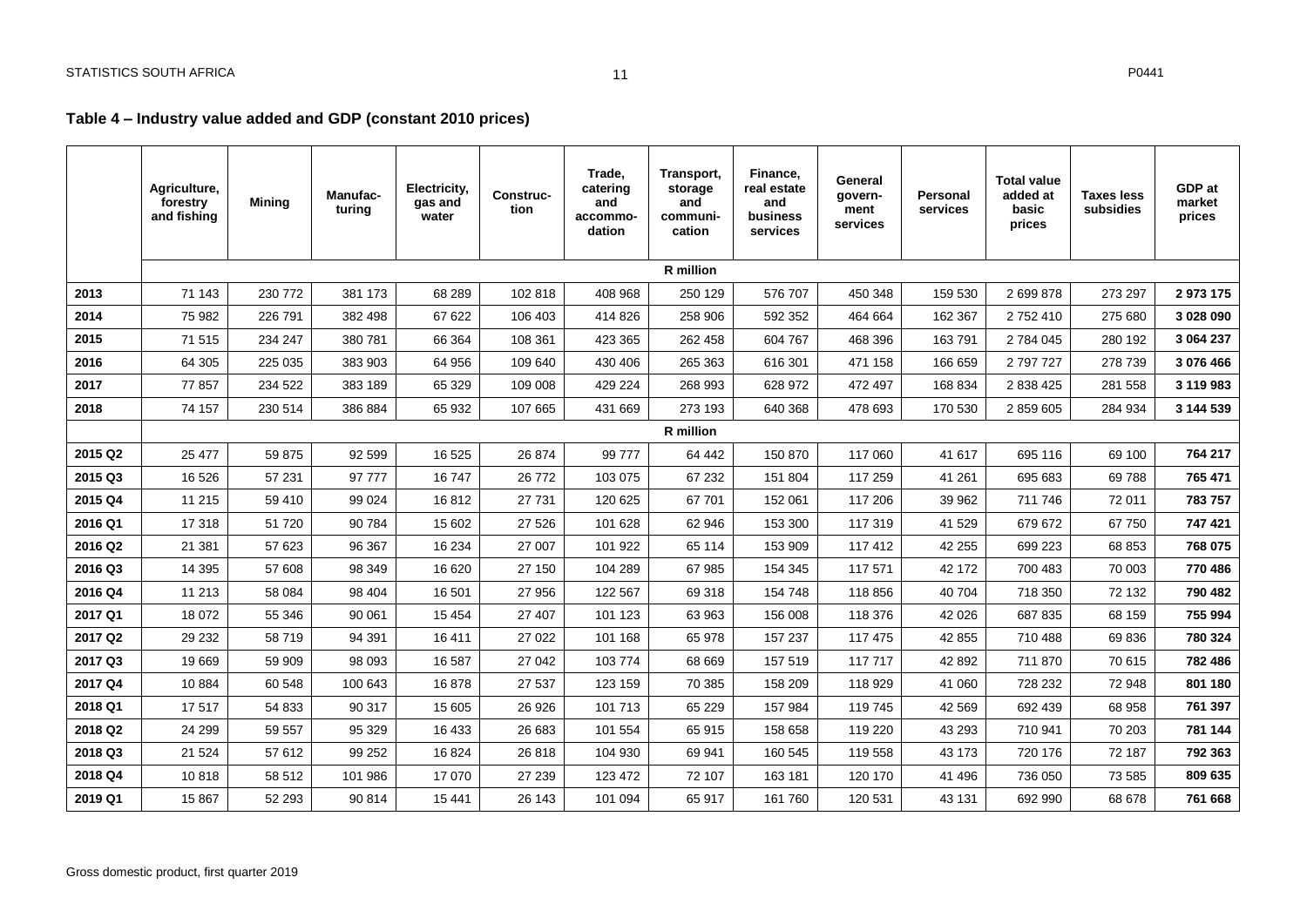## **Table 5 – Growth rates in industry value added and GDP (constant 2010 prices)**

<span id="page-12-0"></span>

|         | Agriculture,<br>forestry<br>and fishing | Mining  | Manufac-<br>turing | Electricity,<br>gas and<br>water | Construc-<br>tion | Trade,<br>catering<br>and<br>accommo-<br>dation | Transport,<br>storage<br>and<br>communi-<br>cation | Finance,<br>real estate<br>and<br>business<br>services | General<br>govern-<br>ment<br>services | Personal<br>services | <b>Total value</b><br>added at<br>basic<br>prices | <b>Taxes less</b><br>subsidies | GDP at<br>market<br>prices |
|---------|-----------------------------------------|---------|--------------------|----------------------------------|-------------------|-------------------------------------------------|----------------------------------------------------|--------------------------------------------------------|----------------------------------------|----------------------|---------------------------------------------------|--------------------------------|----------------------------|
|         |                                         |         |                    |                                  |                   |                                                 | % change year-on-year                              |                                                        |                                        |                      |                                                   |                                |                            |
| 2013    | 4,5                                     | 4,0     | 1,0                | $-0,6$                           | 4,6               | 2,0                                             | 2,9                                                | 2,6                                                    | 3,2                                    | 2,6                  | 2,6                                               | 1,8                            | 2,5                        |
| 2014    | 6,8                                     | $-1,7$  | 0,3                | $-1,0$                           | 3,5               | 1,4                                             | 3,5                                                | 2,7                                                    | 3,2                                    | 1,8                  | 1,9                                               | 0,9                            | 1,8                        |
| 2015    | $-5,9$                                  | 3,3     | $-0,4$             | $-1,9$                           | 1,8               | 2,1                                             | 1,4                                                | 2,1                                                    | 0,8                                    | 0,9                  | 1.1                                               | 1,6                            | 1,2                        |
| 2016    | $-10,1$                                 | $-3,9$  | 0,8                | $-2,1$                           | 1,2               | 1,7                                             | 1,1                                                | 1,9                                                    | 0,6                                    | 1,8                  | 0,5                                               | $-0,5$                         | 0,4                        |
| 2017    | 21,1                                    | 4,2     | $-0,2$             | 0,6                              | $-0,6$            | $-0,3$                                          | 1,4                                                | 2,1                                                    | 0,3                                    | 1,3                  | 1,5                                               | 1,0                            | 1,4                        |
| 2018    | $-4,8$                                  | $-1,7$  | 1,0                | 0,9                              | $-1,2$            | 0,6                                             | 1,6                                                | 1,8                                                    | 1,3                                    | 1,0                  | 0,7                                               | 1,2                            | 0,8                        |
|         |                                         |         |                    |                                  |                   |                                                 | % change year-on-year                              |                                                        |                                        |                      |                                                   |                                |                            |
| 2015 Q2 | $-7,9$                                  | 5,5     | $-1,9$             | $-1,3$                           | 2,0               | 1,7                                             | 1,6                                                | 2,4                                                    | 0,8                                    | 1,2                  | 1,1                                               | 1,7                            | 1,1                        |
| 2015 Q3 | $-19,7$                                 | 1,7     | 1,3                | $-3,5$                           | 1,7               | 1,9                                             | 1,1                                                | 2,4                                                    | 0,5                                    | 0,9                  | 0,8                                               | 0,8                            | 0,8                        |
| 2015 Q4 | $-6,3$                                  | $-0,8$  | $-1,3$             | $-3,7$                           | 1,4               | 2,4                                             | 0,4                                                | 1,6                                                    | 0,4                                    | 0,5                  | 0,5                                               | 0,2                            | 0,4                        |
| 2016 Q1 | $-5,4$                                  | $-10,4$ | $-0,7$             | $-4,2$                           | 2,0               | 1,7                                             | $-0,2$                                             | 2,2                                                    | 0,4                                    | 1,4                  | $-0,3$                                            | $-2,2$                         | $-0,4$                     |
| 2016 Q2 | $-16,1$                                 | $-3,8$  | 4,1                | $-1,8$                           | 0,5               | 2,1                                             | 1,0                                                | 2,0                                                    | 0,3                                    | 1,5                  | 0,6                                               | $-0,4$                         | 0,5                        |
| 2016 Q3 | $-12,9$                                 | 0,7     | 0,6                | $-0,8$                           | 1,4               | 1,2                                             | 1,1                                                | 1,7                                                    | 0,3                                    | 2,2                  | 0,7                                               | 0,3                            | 0,7                        |
| 2016 Q4 | 0,0                                     | $-2,2$  | $-0,6$             | $-1,8$                           | 0,8               | 1,6                                             | 2,4                                                | 1,8                                                    | 1,4                                    | 1,9                  | 0,9                                               | 0,2                            | 0,9                        |
| 2017 Q1 | 4,4                                     | 7,0     | $-0,8$             | $-1,0$                           | $-0,4$            | $-0,5$                                          | 1,6                                                | 1,8                                                    | 0,9                                    | 1,2                  | 1,2                                               | 0,6                            | 1,1                        |
| 2017 Q2 | 36,7                                    | 1,9     | $-2,0$             | 1,1                              | 0,1               | $-0,7$                                          | 1,3                                                | 2,2                                                    | 0,1                                    | 1,4                  | 1,6                                               | 1,4                            | 1,6                        |
| 2017 Q3 | 36,6                                    | 4,0     | $-0,3$             | $-0,2$                           | $-0,4$            | $-0,5$                                          | 1,0                                                | 2,1                                                    | 0,1                                    | 1,7                  | 1,6                                               | 0,9                            | 1,6                        |
| 2017 Q4 | $-2,9$                                  | 4,2     | 2,3                | 2,3                              | $-1,5$            | 0,5                                             | 1,5                                                | 2,2                                                    | 0,1                                    | 0,9                  | 1,4                                               | 1,1                            | 1,4                        |
| 2018 Q1 | $-3,1$                                  | $-0,9$  | 0,3                | 1,0                              | $-1,8$            | 0,6                                             | 2,0                                                | 1,3                                                    | 1,2                                    | 1,3                  | 0,7                                               | 1,2                            | 0,7                        |
| 2018 Q2 | $-16,9$                                 | 1,4     | 1,0                | 0,1                              | $-1,3$            | 0,4                                             | $-0,1$                                             | 0,9                                                    | 1,5                                    | 1,0                  | 0,1                                               | 0,5                            | 0,1                        |
| 2018 Q3 | 9,4                                     | $-3,8$  | 1,2                | 1,4                              | $-0,8$            | 1,1                                             | 1,9                                                | 1,9                                                    | 1,6                                    | 0,7                  | 1,2                                               | 2,2                            | 1,3                        |
| 2018 Q4 | $-0,6$                                  | $-3,4$  | 1,3                | 1,1                              | $-1,1$            | 0,3                                             | 2,4                                                | 3,1                                                    | 1,0                                    | 1,1                  | 1,1                                               | 0,9                            | 1,1                        |
| 2019 Q1 | $-9,4$                                  | $-4,6$  | 0,6                | $-1,1$                           | $-2,9$            | $-0,6$                                          | 1,1                                                | 2,4                                                    | 0,7                                    | 1,3                  | 0,1                                               | $-0,4$                         | 0,0                        |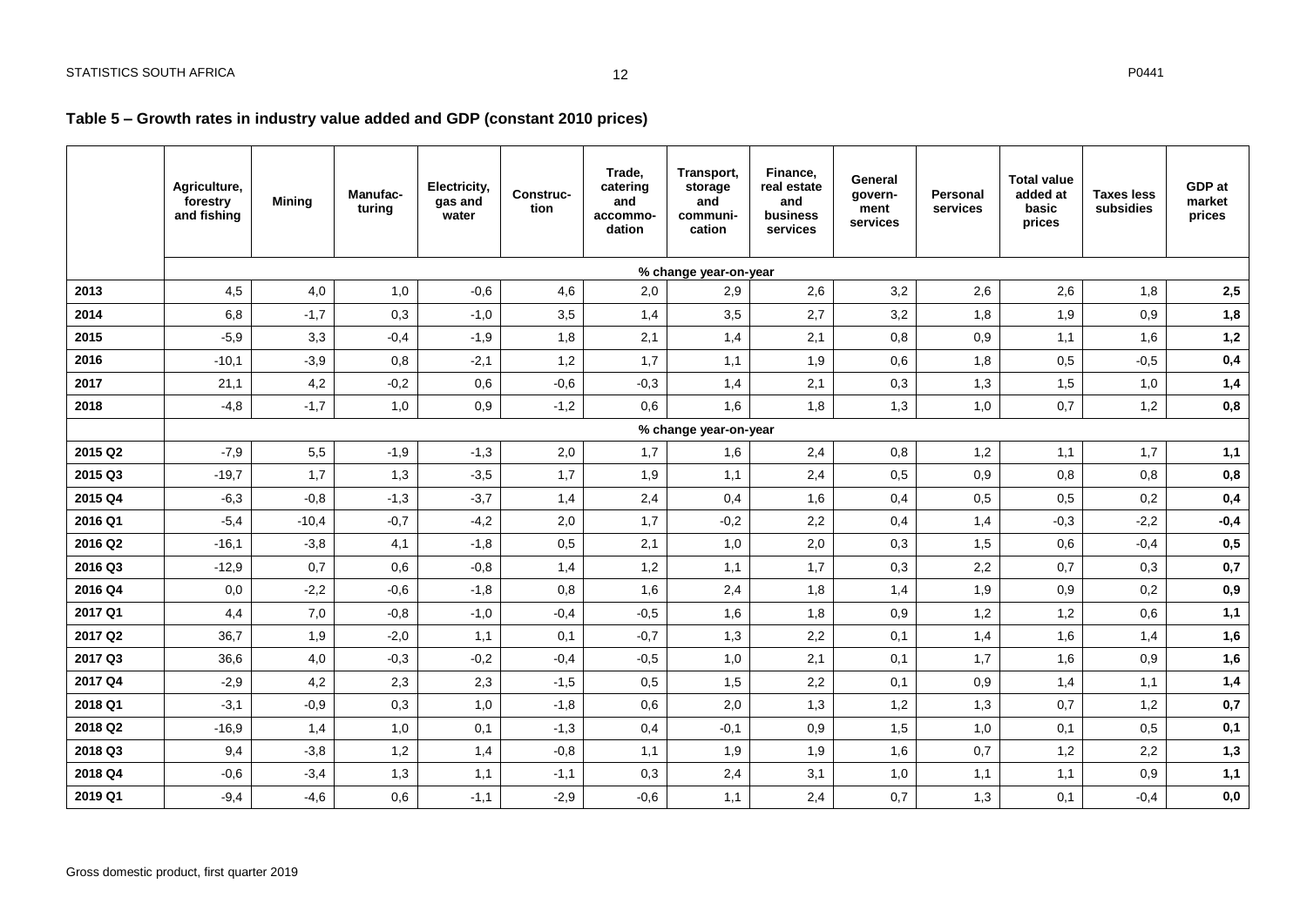## **Table 6 – Expenditure on GDP (constant 2010 prices, seasonally adjusted and annualised)**

<span id="page-13-0"></span>

|         | <b>Final consumption expenditure</b> |                       |              | <b>Gross capital formation</b>             |                                                | <b>Gross</b> | <b>Exports of</b>       | Imports of            |                       |                                     |
|---------|--------------------------------------|-----------------------|--------------|--------------------------------------------|------------------------------------------------|--------------|-------------------------|-----------------------|-----------------------|-------------------------------------|
|         | <b>Households</b>                    | General<br>government | <b>Total</b> | <b>Gross fixed</b><br>capital<br>formation | Change in<br>inventories                       | <b>Total</b> | domestic<br>expenditure | goods and<br>services | goods and<br>services | <b>Expenditure on</b><br><b>GDP</b> |
|         |                                      |                       |              |                                            |                                                | R million    |                         |                       |                       |                                     |
| 2013    | 1803625                              | 609 383               | 2 413 008    | 614 502                                    | 21 889                                         | 636 391      | 3 049 399               | 852 994               | 921 356               | 2 981 037                           |
| 2014    | 1818511                              | 619 681               | 2 438 192    | 618786                                     | 6 180                                          | 624 966      | 3 063 158               | 883 501               | 916 155               | 3 030 504                           |
| 2015    | 1853657                              | 614 957               | 2 468 614    | 634 540                                    | 20 917                                         | 655 457      | 3 124 071               | 909 345               | 966 025               | 3 067 391                           |
| 2016    | 1864436                              | 628 434               | 2 492 871    | 612 111                                    | $-9653$                                        | 602 458      | 3 095 329               | 912 546               | 928 730               | 3 079 145                           |
| 2017    | 1 902 851                            | 629 712               | 2 532 563    | 618 516                                    | 3 1 8 9                                        | 621 705      | 3 154 268               | 905 898               | 937 740               | 3 122 426                           |
| 2018    | 1 937 396                            | 641 512               | 2 578 908    | 609 614                                    | $-5440$                                        | 604 174      | 3 183 082               | 929 792               | 968 651               | 3 144 223                           |
|         |                                      |                       |              |                                            | R million (seasonally adjusted and annualised) |              |                         |                       |                       |                                     |
| 2015 Q2 | 1845971                              | 613 038               | 2 459 008    | 629 880                                    | 5 4 6 4                                        | 635 344      | 3 0 9 4 3 5 2           | 918 234               | 953 828               | 3 058 758                           |
| 2015 Q3 | 1857240                              | 616 167               | 2 473 406    | 644 549                                    | $-10712$                                       | 633 837      | 3 107 244               | 912 843               | 959 572               | 3 060 514                           |
| 2015 Q4 | 1863651                              | 621 150               | 2 484 801    | 625 777                                    | 22 217                                         | 647 994      | 3 132 795               | 904 038               | 968 119               | 3 068 714                           |
| 2016 Q1 | 1853784                              | 626 754               | 2 480 538    | 620 222                                    | $-8841$                                        | 611 381      | 3 091 919               | 913 236               | 949 410               | 3 055 745                           |
| 2016 Q2 | 1858430                              | 629 898               | 2 488 329    | 609 071                                    | $-37378$                                       | 571 693      | 3 060 022               | 946 196               | 924 540               | 3 081 677                           |
| 2016 Q3 | 1869537                              | 627 827               | 2 497 365    | 600 249                                    | 5 3 8 4                                        | 605 632      | 3 102 997               | 901 172               | 915 784               | 3 088 385                           |
| 2016 Q4 | 1875994                              | 629 258               | 2 505 251    | 618 903                                    | 2 2 2 3                                        | 621 126      | 3 126 378               | 889 581               | 925 185               | 3 090 773                           |
| 2017 Q1 | 1879556                              | 628 022               | 2 507 578    | 615 058                                    | 8 0 7 4                                        | 623 132      | 3 130 710               | 887 877               | 932 076               | 3 086 511                           |
| 2017 Q2 | 1896471                              | 629 226               | 2 525 697    | 620 742                                    | 4 5 0 5                                        | 625 247      | 3 150 943               | 911 317               | 950 499               | 3 111 761                           |
| 2017 Q3 | 1 909 044                            | 630 371               | 2 539 416    | 607 466                                    | $-981$                                         | 606 485      | 3 145 901               | 899 793               | 911 840               | 3 133 854                           |
| 2017 Q4 | 1 926 332                            | 631 229               | 2 557 562    | 630 799                                    | 1 1 5 8                                        | 631 958      | 3 189 519               | 924 605               | 956 545               | 3 157 579                           |
| 2018 Q1 | 1 931 764                            | 638 417               | 2570181      | 615 553                                    | 13 142                                         | 628 695      | 3 198 876               | 890 075               | 953 093               | 3 135 858                           |
| 2018 Q2 | 1 932 393                            | 641 756               | 2 574 149    | 609 647                                    | 4574                                           | 614 220      | 3 188 370               | 898 932               | 955 173               | 3 132 129                           |
| 2018 Q3 | 1 935 067                            | 642 430               | 2 577 498    | 608 540                                    | 14 4 5 6                                       | 622 996      | 3 200 494               | 952 384               | 1 004 525             | 3 148 353                           |
| 2018 Q4 | 1 950 359                            | 643 445               | 2 593 803    | 604 717                                    | -53 932                                        | 550 785      | 3 144 589               | 977 777               | 961 814               | 3 160 551                           |
| 2019 Q1 | 1 946 237                            | 645 563               | 2 591 800    | 597 801                                    | $-11587$                                       | 586 214      | 3 178 014               | 905 635               | 950 036               | 3 133 613                           |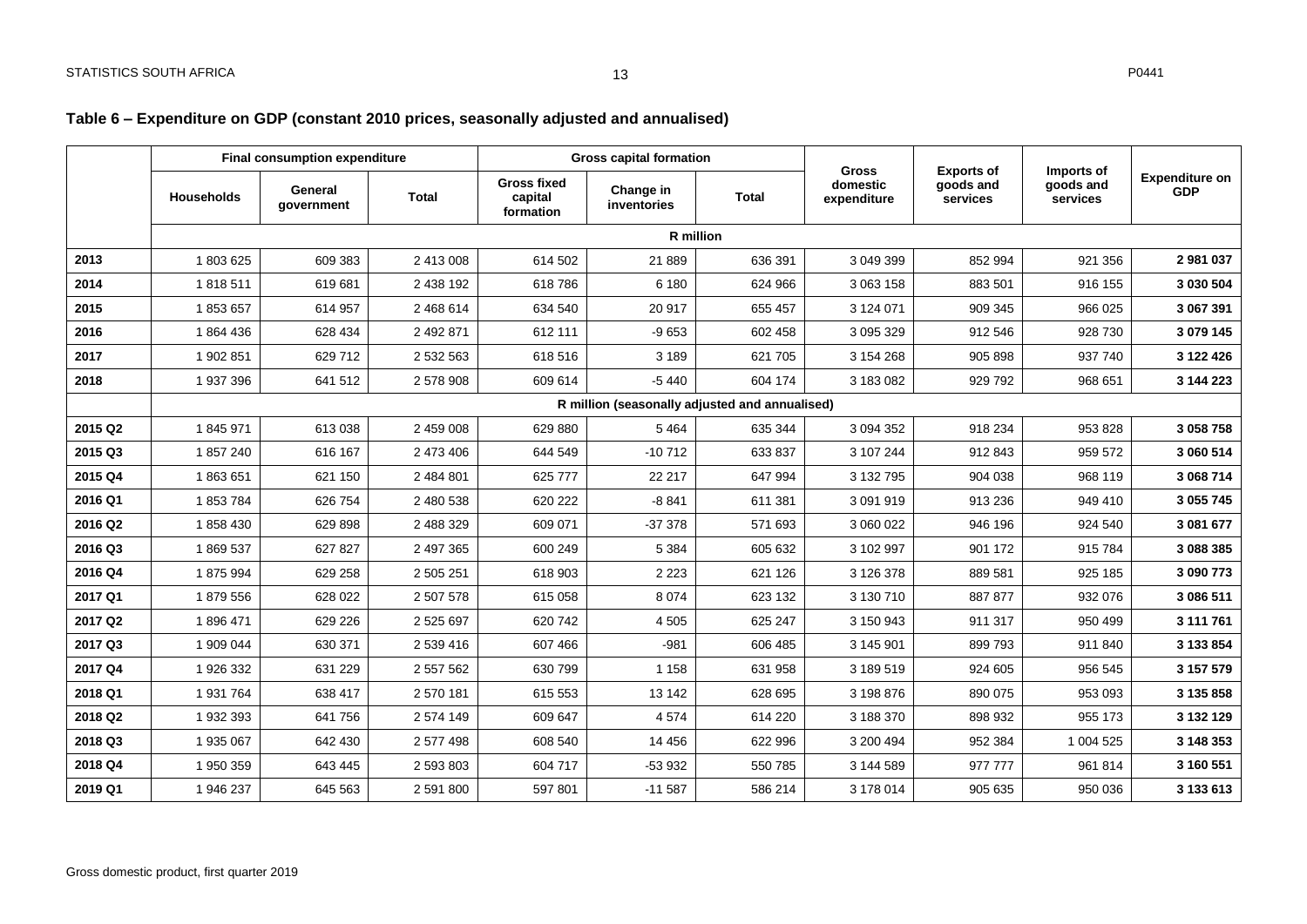## **Table 7 – Growth rates in expenditure on GDP (constant 2010 prices, seasonally adjusted and annualised)**

<span id="page-14-0"></span>

|         |                   | Final consumption expenditure |              |                                                                  |                                   |                                      |                                         |                                  |                                     |
|---------|-------------------|-------------------------------|--------------|------------------------------------------------------------------|-----------------------------------|--------------------------------------|-----------------------------------------|----------------------------------|-------------------------------------|
|         | <b>Households</b> | General<br>government         | <b>Total</b> | <b>Gross fixed</b><br>capital formation                          | <b>Gross capital</b><br>formation | <b>Gross domestic</b><br>expenditure | <b>Exports of goods</b><br>and services | Imports of goods<br>and services | <b>Expenditure on</b><br><b>GDP</b> |
|         |                   |                               |              |                                                                  | % change year-on-year             |                                      |                                         |                                  |                                     |
| 2013    | 2,0               | 3,1                           | 2,3          | 7,2                                                              | 6,4                               | 3,1                                  | 4,0                                     | 5,0                              | 2,8                                 |
| 2014    | 0,8               | 1,7                           | 1,0          | 0,7                                                              | $-1,8$                            | 0,5                                  | 3,6                                     | $-0,6$                           | 1,7                                 |
| 2015    | 1,9               | $-0,8$                        | 1,2          | 2,5                                                              | 4,9                               | 2,0                                  | 2,9                                     | 5,4                              | 1,2                                 |
| 2016    | 0,6               | 2,2                           | 1,0          | $-3,5$                                                           | $-8,1$                            | $-0,9$                               | 0,4                                     | $-3,9$                           | 0,4                                 |
| 2017    | 2,1               | 0,2                           | 1,6          | 1,0                                                              | 3,2                               | 1,9                                  | $-0,7$                                  | 1,0                              | 1,4                                 |
| 2018    | 1,8               | 1,9                           | 1,8          | $-1,4$                                                           | $-2,8$                            | 0,9                                  | 2,6                                     | 3,3                              | 0,7                                 |
|         |                   |                               |              | % change quarter-on-quarter (seasonally adjusted and annualised) |                                   |                                      |                                         |                                  |                                     |
| 2015 Q2 | $-0,4$            | 2,4                           | 0,3          | $-5,0$                                                           | $-33,9$                           | $-8,3$                               | 7,3                                     | $-11,2$                          | $-2,9$                              |
| 2015 Q3 | 2,5               | 2,1                           | 2,4          | 9,6                                                              | $-0,9$                            | 1,7                                  | $-2,3$                                  | 2,4                              | 0,2                                 |
| 2015 Q4 | 1,4               | 3,3                           | 1,9          | $-11,2$                                                          | 9,2                               | 3,3                                  | $-3,8$                                  | 3,6                              | 1,1                                 |
| 2016 Q1 | $-2,1$            | 3,7                           | $-0,7$       | $-3,5$                                                           | $-20,8$                           | $-5,1$                               | 4,1                                     | $-7,5$                           | $-1,7$                              |
| 2016 Q2 | 1,0               | 2,0                           | 1,3          | $-7,0$                                                           | $-23,5$                           | $-4,1$                               | 15,2                                    | $-10,1$                          | 3,4                                 |
| 2016 Q3 | 2,4               | $-1,3$                        | 1,5          | $-5,7$                                                           | 25,9                              | 5,7                                  | $-17,7$                                 | $-3,7$                           | 0,9                                 |
| 2016 Q4 | 1,4               | 0,9                           | 1,3          | 13,0                                                             | 10,6                              | 3,0                                  | $-5,0$                                  | 4,2                              | 0,3                                 |
| 2017 Q1 | 0,8               | $-0,8$                        | 0,4          | $-2,5$                                                           | 1,3                               | 0,6                                  | $-0,8$                                  | 3,0                              | $-0,6$                              |
| 2017 Q2 | 3,6               | 0,8                           | 2,9          | 3,7                                                              | 1,4                               | 2,6                                  | 11,0                                    | 8,1                              | 3,3                                 |
| 2017 Q3 | 2,7               | 0,7                           | 2,2          | $-8,3$                                                           | $-11.5$                           | $-0,6$                               | $-5,0$                                  | $-15.3$                          | 2,9                                 |
| 2017 Q4 | 3,7               | 0,5                           | 2,9          | 16,3                                                             | 17,9                              | 5,7                                  | 11,5                                    | 21,1                             | 3,1                                 |
| 2018 Q1 | 1,1               | 4,6                           | 2,0          | $-9,3$                                                           | $-2,0$                            | 1,2                                  | $-14,1$                                 | $-1,4$                           | $-2,7$                              |
| 2018 Q2 | 0,1               | 2,1                           | 0,6          | $-3,8$                                                           | $-8,9$                            | $-1,3$                               | 4,0                                     | 0,9                              | $-0,5$                              |
| 2018 Q3 | 0,6               | 0,4                           | 0,5          | $-0,7$                                                           | 5,8                               | 1,5                                  | 26,0                                    | 22,3                             | 2,1                                 |
| 2018 Q4 | 3,2               | 0,6                           | 2,6          | $-2,5$                                                           | $-38,9$                           | $-6,8$                               | 11,1                                    | $-16,0$                          | 1,6                                 |
| 2019 Q1 | $-0,8$            | 1,3                           | $-0,3$       | $-4,5$                                                           | 28,3                              | 4,3                                  | $-26,4$                                 | $-4,8$                           | $-3,4$                              |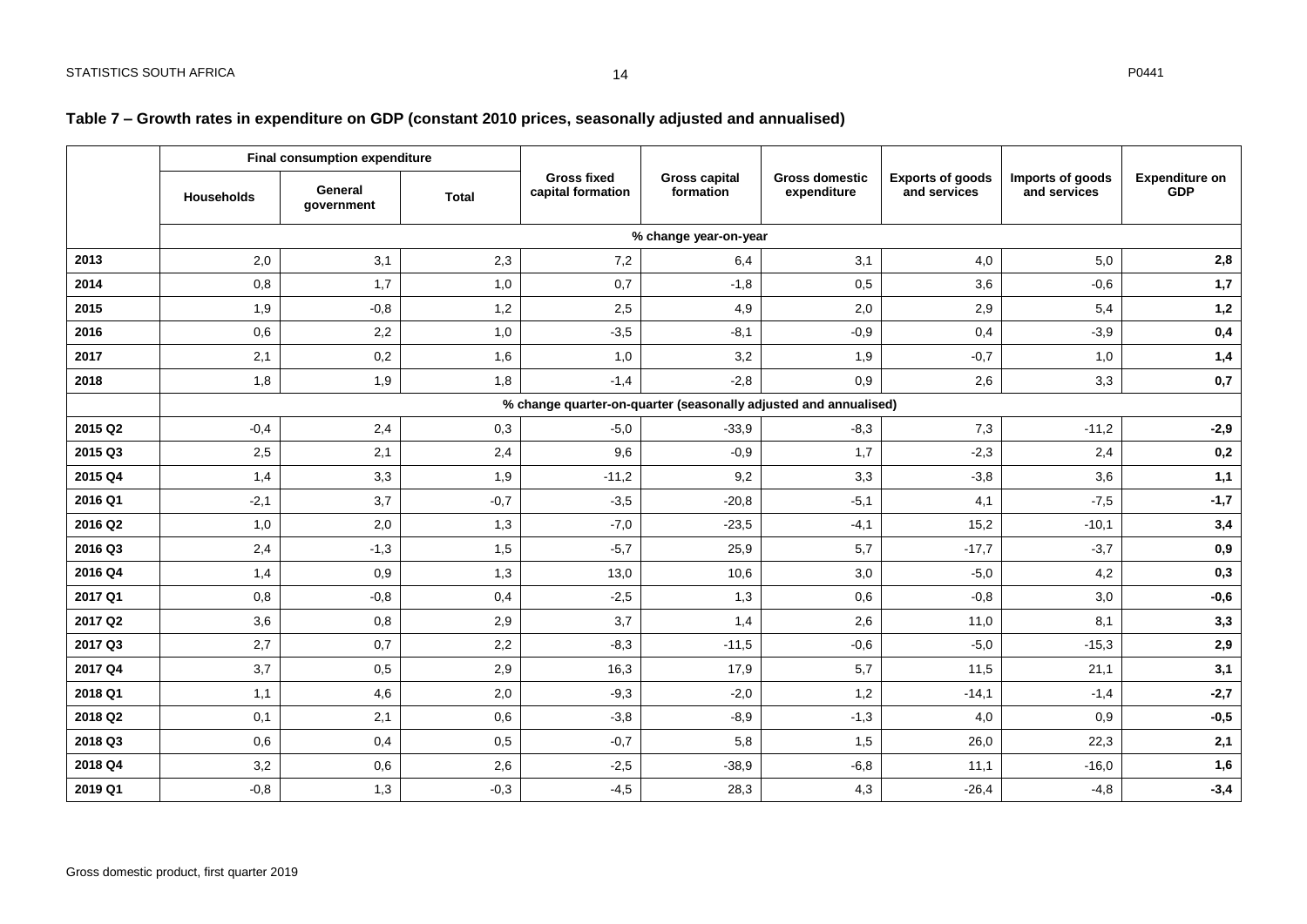## **Table 8 – Contributions to growth in expenditure on GDP (constant 2010 prices, seasonally adjusted and annualised)**

|         | Final consumption expenditure |                       |              | <b>Gross capital formation</b>             |                          | <b>Gross</b>             |                         |                                            |                                     |                                     |
|---------|-------------------------------|-----------------------|--------------|--------------------------------------------|--------------------------|--------------------------|-------------------------|--------------------------------------------|-------------------------------------|-------------------------------------|
|         | Households                    | General<br>government | <b>Total</b> | <b>Gross fixed</b><br>capital<br>formation | Change in<br>inventories | <b>Total</b>             | domestic<br>expenditure | <b>Exports of</b><br>goods and<br>services | Imports of<br>goods and<br>services | <b>Expenditure on</b><br><b>GDP</b> |
|         |                               |                       |              |                                            |                          | <b>Percentage points</b> |                         |                                            |                                     |                                     |
| 2013    | 1,2                           | 0,6                   | 1,8          | 1,4                                        | $-0,1$                   | 1,3                      | 3,2                     | 1,1                                        | $-1,5$                              | 2,8                                 |
| 2014    | 0,5                           | 0,3                   | 0,8          | 0,1                                        | $-0,5$                   | $-0,4$                   | 0,5                     | 1,0                                        | 0,2                                 | 1,7                                 |
| 2015    | 1,2                           | $-0,2$                | 1,0          | 0,5                                        | 0,5                      | 1,0                      | 2,0                     | 0,9                                        | $-1,6$                              | 1,2                                 |
| 2016    | 0,4                           | 0,4                   | 0,8          | $-0,7$                                     | $-1,0$                   | $-1,7$                   | $-0,9$                  | 0,1                                        | 1,2                                 | 0,4                                 |
| 2017    | 1,2                           | 0,0                   | 1,3          | 0,2                                        | 0,4                      | 0,6                      | 1,9                     | $-0,2$                                     | $-0,3$                              | 1,4                                 |
| 2018    | 1,1                           | 0,4                   | 1,5          | $-0,3$                                     | $-0,3$                   | $-0,6$                   | 0,9                     | 0,8                                        | $-1,0$                              | 0,7                                 |
|         |                               |                       |              |                                            | Percentage points        |                          |                         |                                            |                                     |                                     |
| 2015 Q2 | $-0,2$                        | 0,5                   | 0,2          | $-1,0$                                     | $-7,9$                   | $-8,9$                   | $-8,7$                  | 2,0                                        | 3,7                                 | $-2,9$                              |
| 2015 Q3 | 1,5                           | 0,4                   | 1,9          | 1,9                                        | $-2,1$                   | $-0,2$                   | 1,7                     | $-0,7$                                     | $-0,8$                              | 0,2                                 |
| 2015 Q4 | 0,8                           | 0,7                   | 1,5          | $-2,5$                                     | 4,3                      | 1,9                      | 3,4                     | $-1,2$                                     | $-1,1$                              | 1,1                                 |
| 2016 Q1 | $-1,3$                        | 0,7                   | $-0,6$       | $-0,7$                                     | $-4,0$                   | $-4,7$                   | $-5,3$                  | 1,2                                        | 2,4                                 | $-1,7$                              |
| 2016 Q2 | 0,6                           | 0,4                   | 1,0          | $-1,5$                                     | $-3,8$                   | $-5,3$                   | $-4,2$                  | 4,4                                        | 3,3                                 | 3,4                                 |
| 2016 Q3 | 1,4                           | $-0,3$                | 1,2          | $-1,1$                                     | 5,6                      | 4,4                      | 5,6                     | $-5,9$                                     | 1,1                                 | 0,9                                 |
| 2016 Q4 | 0,8                           | 0,2                   | 1,0          | 2,4                                        | $-0,4$                   | 2,0                      | 3,0                     | $-1,5$                                     | $-1,2$                              | 0,3                                 |
| 2017 Q1 | 0,5                           | $-0,2$                | 0,3          | $-0,5$                                     | 0,8                      | 0,3                      | 0,6                     | $-0,2$                                     | $-0,9$                              | $-0,6$                              |
| 2017 Q2 | 2,2                           | 0,2                   | 2,4          | 0,7                                        | $-0,5$                   | 0,3                      | 2,7                     | 3,1                                        | $-2,4$                              | 3,3                                 |
| 2017 Q3 | 1,6                           | 0,1                   | 1,8          | $-1,7$                                     | $-0.7$                   | $-2,4$                   | $-0,7$                  | $-1,5$                                     | 5,0                                 | 2,9                                 |
| 2017 Q4 | 2,2                           | 0,1                   | 2,3          | 3,0                                        | 0,3                      | 3,3                      | 5,6                     | 3,2                                        | $-5,8$                              | 3,1                                 |
| 2018 Q1 | 0,7                           | 0,9                   | 1,6          | $-1,9$                                     | 1,5                      | $-0,4$                   | 1,2                     | $-4,3$                                     | 0,4                                 | $-2,7$                              |
| 2018 Q2 | 0,1                           | 0,4                   | 0,5          | $-0,8$                                     | $-1,1$                   | $-1,8$                   | $-1,3$                  | 1,1                                        | $-0,3$                              | $-0,5$                              |
| 2018 Q3 | 0,3                           | 0,1                   | 0,4          | $-0,1$                                     | 1,3                      | 1,1                      | 1,6                     | 6,9                                        | $-6,4$                              | 2,1                                 |
| 2018 Q4 | 2,0                           | 0,1                   | 2,1          | $-0,5$                                     | $-8,7$                   | $-9,2$                   | $-7,1$                  | 3,2                                        | 5,5                                 | 1,6                                 |
| 2019 Q1 | $-0,5$                        | 0,3                   | $-0,3$       | $-0,9$                                     | 5,3                      | 4,4                      | 4,2                     | $-9,0$                                     | 1,5                                 | $-3,4$                              |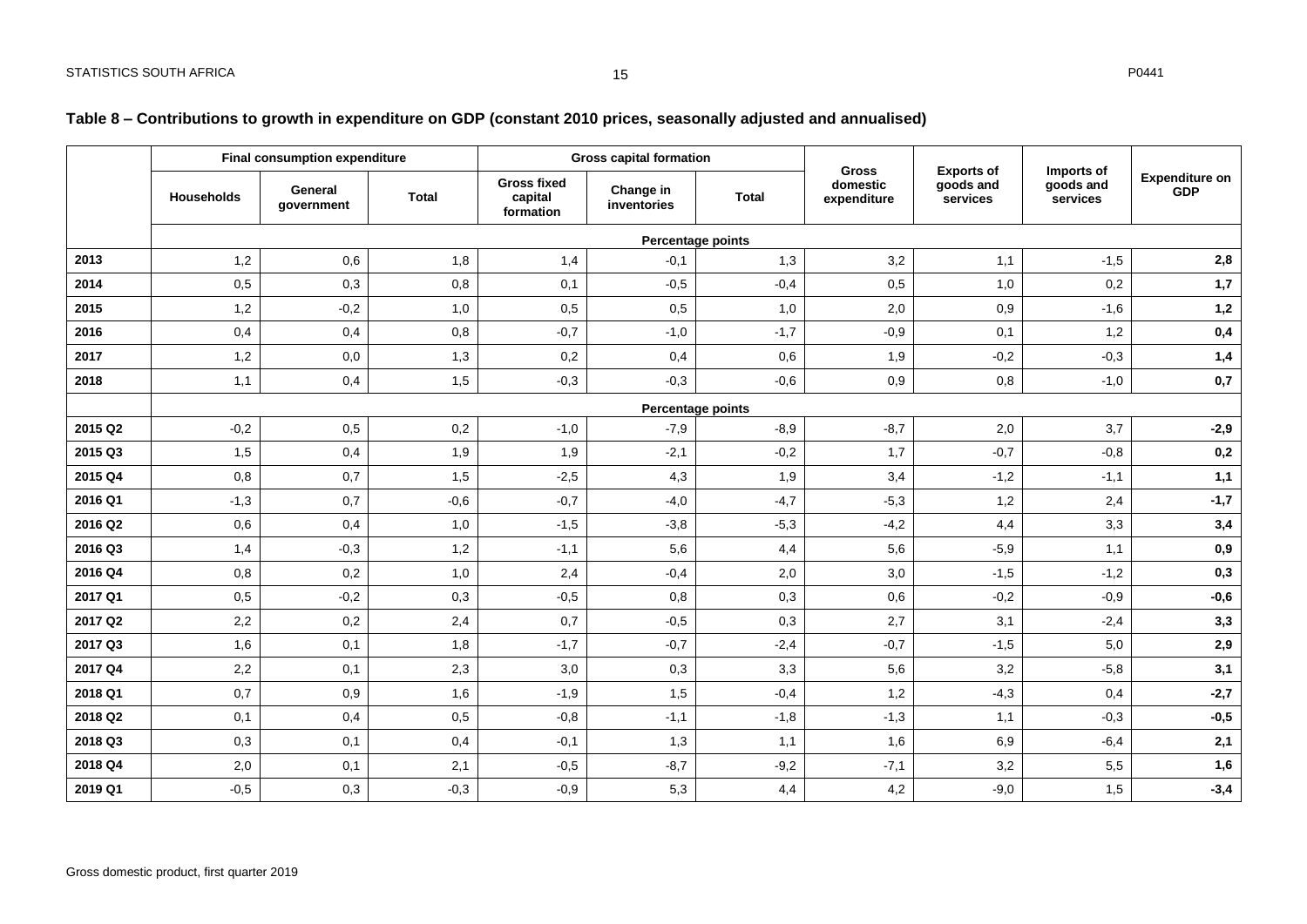## **Table 9 – Expenditure on GDP (constant 2010 prices)**

<span id="page-16-0"></span>

|         | <b>Final consumption expenditure</b> |                       |              | <b>Gross capital formation</b>             |                          | <b>Gross</b> | <b>Exports of</b>       | Imports of            |                       |                                     |
|---------|--------------------------------------|-----------------------|--------------|--------------------------------------------|--------------------------|--------------|-------------------------|-----------------------|-----------------------|-------------------------------------|
|         | <b>Households</b>                    | General<br>government | <b>Total</b> | <b>Gross fixed</b><br>capital<br>formation | Change in<br>inventories | <b>Total</b> | domestic<br>expenditure | goods and<br>services | goods and<br>services | <b>Expenditure on</b><br><b>GDP</b> |
|         |                                      |                       |              |                                            | <b>R</b> million         |              |                         |                       |                       |                                     |
| 2013    | 1803625                              | 609 383               | 2 413 008    | 614 502                                    | 21 889                   | 636 391      | 3 049 399               | 852 994               | 921 356               | 2 981 037                           |
| 2014    | 1818511                              | 619 681               | 2 438 192    | 618786                                     | 6 180                    | 624 966      | 3 063 158               | 883 501               | 916 155               | 3 030 504                           |
| 2015    | 1853657                              | 614 957               | 2 468 614    | 634 540                                    | 20 917                   | 655 457      | 3 124 071               | 909 345               | 966 025               | 3 067 391                           |
| 2016    | 1864436                              | 628 434               | 2 492 871    | 612 111                                    | $-9653$                  | 602 458      | 3 095 329               | 912 546               | 928 730               | 3 079 145                           |
| 2017    | 1 902 851                            | 629 712               | 2 532 563    | 618 516                                    | 3 1 8 9                  | 621 705      | 3 154 268               | 905 898               | 937 740               | 3 122 426                           |
| 2018    | 1937396                              | 641 512               | 2 578 908    | 609 614                                    | $-5440$                  | 604 174      | 3 183 082               | 929 792               | 968 651               | 3 144 223                           |
|         |                                      |                       |              |                                            | <b>R</b> million         |              |                         |                       |                       |                                     |
| 2015 Q2 | 452 571                              | 149 904               | 602 476      | 156 588                                    | 11 871                   | 168 458      | 770 934                 | 228 597               | 234 084               | 765 447                             |
| 2015 Q3 | 456 751                              | 154 051               | 610 801      | 163750                                     | 4 0 4 3                  | 167 793      | 778 594                 | 232 947               | 248 175               | 763 366                             |
| 2015 Q4 | 497 143                              | 157 798               | 654 941      | 158 456                                    | 2619                     | 161 074      | 816 016                 | 230 234               | 244 887               | 801 363                             |
| 2016 Q1 | 449 007                              | 157 617               | 606 625      | 150 824                                    | $-11667$                 | 139 158      | 745 783                 | 220 005               | 230 157               | 735 630                             |
| 2016 Q2 | 455 199                              | 154 358               | 609 558      | 152 004                                    | $-2891$                  | 149 113      | 758 671                 | 236 344               | 227 138               | 767 876                             |
| 2016 Q3 | 460 152                              | 156 839               | 616 990      | 152 338                                    | 9 2 1 4                  | 161 552      | 778 543                 | 229 474               | 237 361               | 770 656                             |
| 2016 Q4 | 500 078                              | 159 620               | 659 698      | 156 945                                    | $-4310$                  | 152 635      | 812 332                 | 226 723               | 234 073               | 804 982                             |
| 2017 Q1 | 451 688                              | 157823                | 609 511      | 150 012                                    | $-5624$                  | 144 389      | 753 900                 | 213 060               | 227 200               | 739 759                             |
| 2017 Q2 | 464 049                              | 154 541               | 618 590      | 154 763                                    | 6 0 5 0                  | 160 813      | 779 403                 | 227 750               | 232 881               | 774 271                             |
| 2017 Q3 | 471 830                              | 157 310               | 629 140      | 154 381                                    | 7 4 31                   | 161 812      | 790 952                 | 229 317               | 235 893               | 784 377                             |
| 2017 Q4 | 515 285                              | 160 037               | 675 322      | 159 360                                    | $-4668$                  | 154 692      | 830 014                 | 235 771               | 241 766               | 824 019                             |
| 2018 Q1 | 466 509                              | 160 518               | 627 027      | 150 094                                    | $-2824$                  | 147 270      | 774 297                 | 212 748               | 230 881               | 756 164                             |
| 2018 Q2 | 472 926                              | 157 714               | 630 640      | 152 202                                    | 4 8 3 4                  | 157 037      | 787 677                 | 225 950               | 234 581               | 779 046                             |
| 2018 Q3 | 476 856                              | 160 193               | 637 049      | 153 674                                    | 10770                    | 164 444      | 801 493                 | 242 673               | 258 542               | 785 623                             |
| 2018 Q4 | 521 105                              | 163 087               | 684 192      | 153 643                                    | $-18220$                 | 135 423      | 819 615                 | 248 421               | 244 647               | 823 389                             |
| 2019 Q1 | 468 599                              | 162 201               | 630 800      | 145 702                                    | $-8155$                  | 137 546      | 768 346                 | 216 522               | 230 573               | 754 295                             |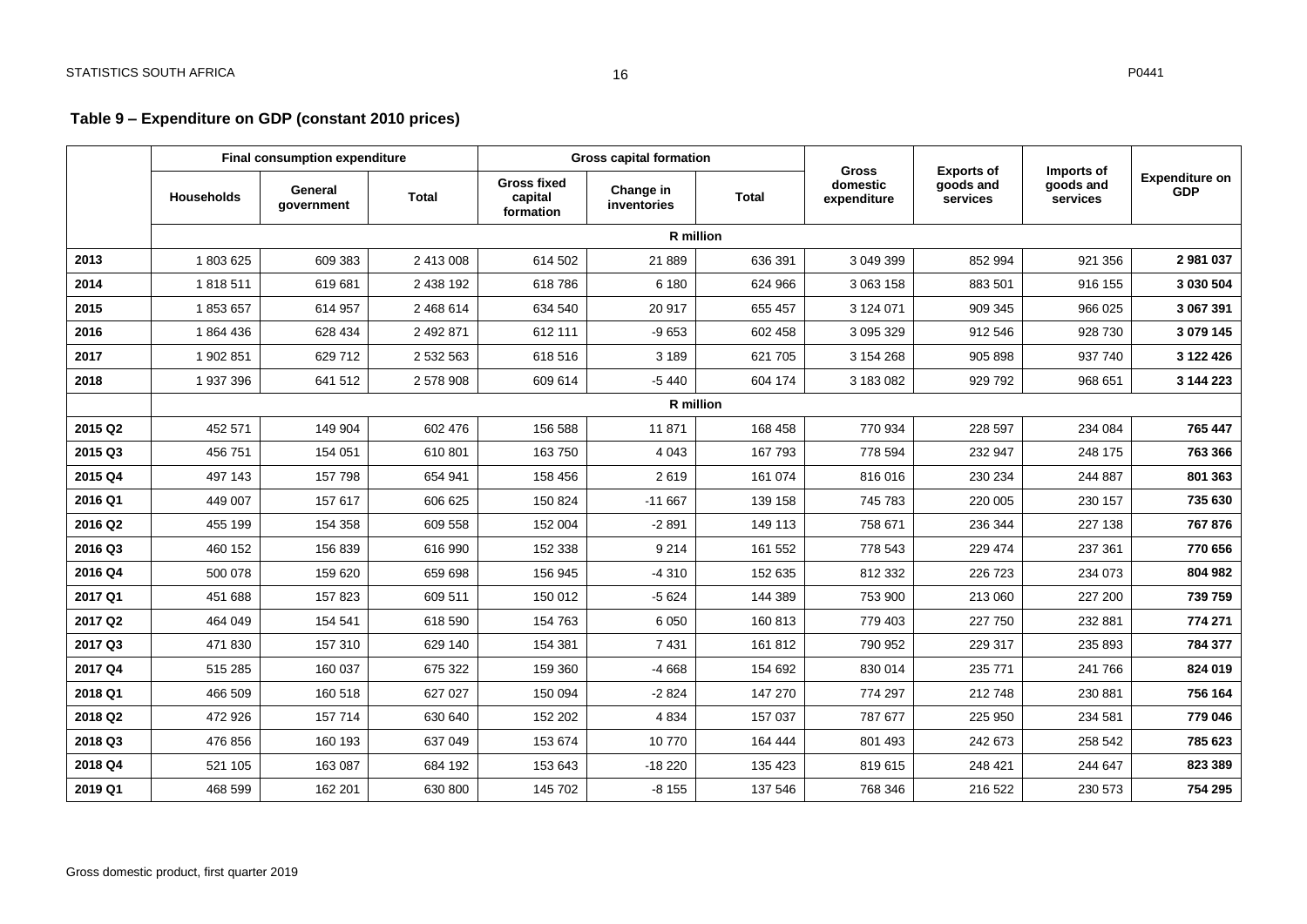## **Table 10 – Growth rates in expenditure on GDP (constant 2010 prices)**

<span id="page-17-0"></span>

|         | Final consumption expenditure |                       |              | <b>Gross fixed</b>    | <b>Gross capital</b>  | <b>Gross domestic</b> | <b>Exports of</b>     | Imports of goods | <b>Expenditure on</b> |  |  |
|---------|-------------------------------|-----------------------|--------------|-----------------------|-----------------------|-----------------------|-----------------------|------------------|-----------------------|--|--|
|         | Households                    | General<br>government | <b>Total</b> | capital formation     | formation             | expenditure           | goods and<br>services | and services     | <b>GDP</b>            |  |  |
|         |                               |                       |              | % change year-on-year |                       |                       |                       |                  |                       |  |  |
| 2013    | 2,0                           | 3,1                   | 2,3          | 7,2                   | 6,4                   | 3,1                   | 4,0                   | 5,0              | 2,8                   |  |  |
| 2014    | 0,8                           | 1,7                   | 1,0          | 0,7                   | $-1,8$                | 0,5                   | 3,6                   | $-0,6$           | 1,7                   |  |  |
| 2015    | 1,9                           | $-0,8$                | 1,2          | 2,5                   | 4,9                   | 2,0                   | 2,9                   | 5,4              | 1,2                   |  |  |
| 2016    | 0,6                           | 2,2                   | 1,0          | $-3,5$                | $-8,1$                | $-0,9$                | 0,4                   | $-3,9$           | 0,4                   |  |  |
| 2017    | 2,1                           | 0,2                   | 1,6          | 1,0                   | 3,2                   | 1,9                   | $-0,7$                | 1,0              | 1,4                   |  |  |
| 2018    | 1,8                           | 1,9                   | 1,8          | $-1,4$                | $-2,8$                | 0,9                   | 2,6                   | 3,3              | 0,7                   |  |  |
|         |                               |                       |              |                       | % change year-on-year |                       |                       |                  |                       |  |  |
| 2015 Q2 | 1,8                           | $-0,6$                | 1,2          | 3,1                   | $-1,8$                | 0,5                   | 9,1                   | 6,6              | 1,1                   |  |  |
| 2015 Q3 | 1,7                           | $-0,9$                | 1,0          | 3,3                   | 1,1                   | 1,0                   | 2,5                   | 4,1              | 0,5                   |  |  |
| 2015 Q4 | 2,6                           | $-0,4$                | 1,9          | $-0,3$                | 2,3                   | 2,0                   | $-0,3$                | 4,3              | 0,6                   |  |  |
| 2016 Q1 | 0,4                           | 2,9                   | 1,0          | $-3,2$                | $-12,0$               | $-1,7$                | 1,1                   | $-3,7$           | $-0,2$                |  |  |
| 2016 Q2 | 0,6                           | 3,0                   | 1,2          | $-2,9$                | $-11,5$               | $-1,6$                | 3,4                   | $-3,0$           | 0,3                   |  |  |
| 2016 Q3 | 0,7                           | 1,8                   | 1,0          | $-7,0$                | $-3,7$                | 0,0                   | $-1,5$                | $-4,4$           | 1,0                   |  |  |
| 2016 Q4 | 0,6                           | 1,2                   | 0,7          | $-1,0$                | $-5,2$                | $-0,5$                | $-1,5$                | $-4,4$           | 0,5                   |  |  |
| 2017 Q1 | 0,6                           | 0,1                   | 0,5          | $-0,5$                | 3,8                   | 1,1                   | $-3,2$                | $-1,3$           | 0,6                   |  |  |
| 2017 Q2 | 1,9                           | 0,1                   | 1,5          | 1,8                   | 7,8                   | 2,7                   | $-3,6$                | 2,5              | 0,8                   |  |  |
| 2017 Q3 | 2,5                           | 0,3                   | 2,0          | 1,3                   | 0,2                   | 1,6                   | $-0,1$                | $-0,6$           | 1,8                   |  |  |
| 2017 Q4 | 3,0                           | 0,3                   | 2,4          | 1,5                   | 1,3                   | 2,2                   | 4,0                   | 3,3              | 2,4                   |  |  |
| 2018 Q1 | 3,3                           | 1,7                   | 2,9          | 0,1                   | 2,0                   | 2,7                   | $-0,1$                | 1,6              | 2,2                   |  |  |
| 2018 Q2 | 1,9                           | 2,1                   | 1,9          | $-1,7$                | $-2,3$                | 1,1                   | $-0,8$                | 0,7              | 0,6                   |  |  |
| 2018 Q3 | 1,1                           | 1,8                   | 1,3          | $-0,5$                | 1,6                   | 1,3                   | 5,8                   | 9,6              | 0,2                   |  |  |
| 2018 Q4 | 1,1                           | 1,9                   | 1,3          | $-3,6$                | $-12,5$               | $-1,3$                | 5,4                   | 1,2              | $-0,1$                |  |  |
| 2019 Q1 | 0,4                           | 1,0                   | 0,6          | $-2,9$                | $-6,6$                | $-0,8$                | 1,8                   | $-0,1$           | $-0,2$                |  |  |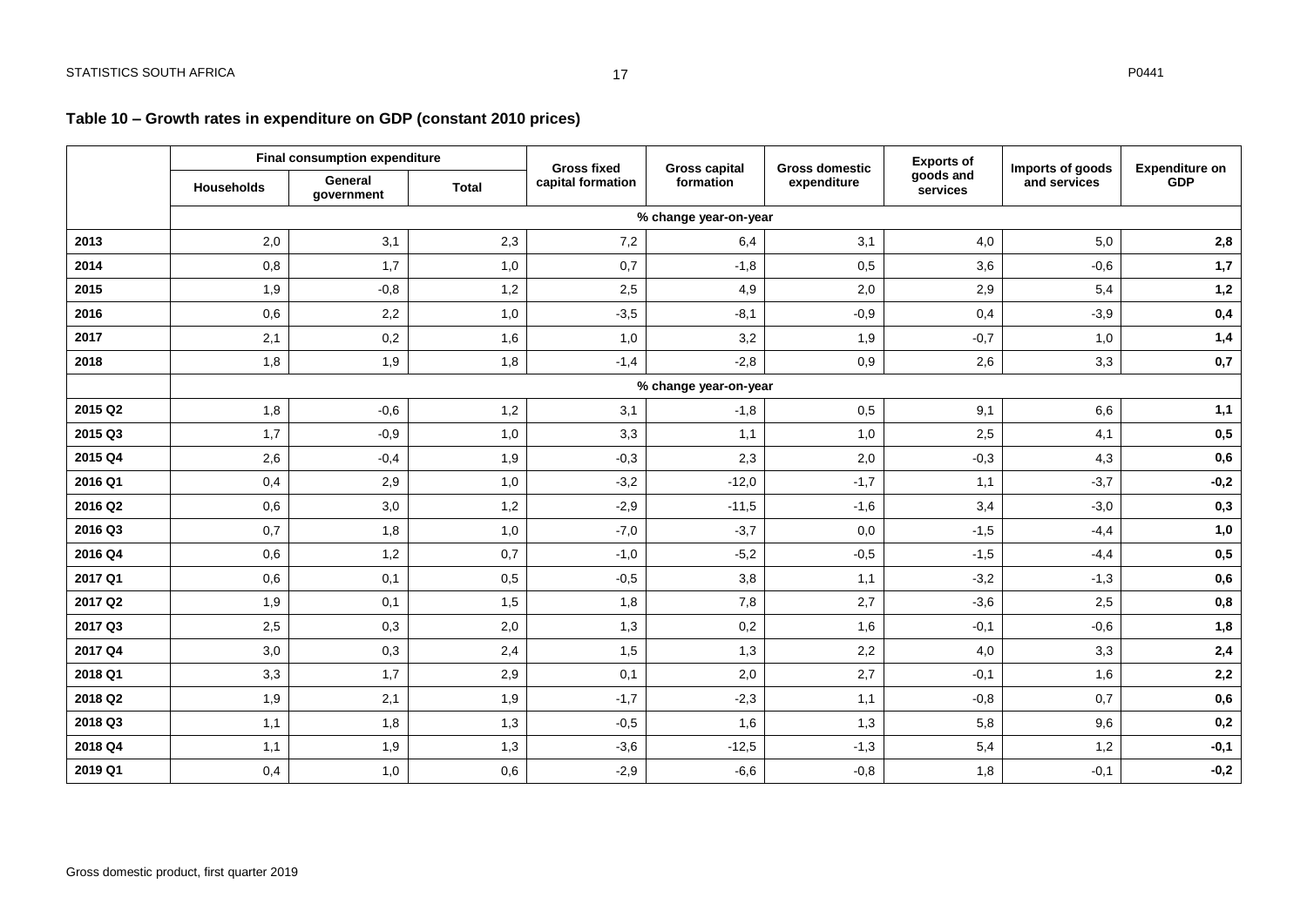## <span id="page-18-0"></span>**EXPLANATORY NOTES**

| <b>Forthcoming</b> | Issue                                                                 | Expected date of publication                                                                     |  |  |  |  |  |  |  |
|--------------------|-----------------------------------------------------------------------|--------------------------------------------------------------------------------------------------|--|--|--|--|--|--|--|
| <b>issues</b>      | Second quarter of 2019                                                | 3 September 2019                                                                                 |  |  |  |  |  |  |  |
|                    | Third quarter of 2019                                                 | 3 December 2019                                                                                  |  |  |  |  |  |  |  |
|                    | Fourth quarter of 2019                                                | 3 March 2020                                                                                     |  |  |  |  |  |  |  |
|                    |                                                                       |                                                                                                  |  |  |  |  |  |  |  |
| Reference          |                                                                       | Information related to the compilation of the production-based GDP estimates is available in the |  |  |  |  |  |  |  |
| documents          | GDP release P0441 for the third quarter 2014 on the Stats SA website: |                                                                                                  |  |  |  |  |  |  |  |
|                    | http://www.statssa.gov.za/publications/P0441/P04413rdQuarter2014.pdf  |                                                                                                  |  |  |  |  |  |  |  |
|                    |                                                                       | Information related to the compilation of the expenditure-based GDP estimates is available in    |  |  |  |  |  |  |  |
|                    | the sources and methods document on the Stats SA website:             |                                                                                                  |  |  |  |  |  |  |  |
|                    |                                                                       | http://www.statssa.gov.za/publications/P0441/Expenditure_on_GDP_Sources_and_Methods.pdf          |  |  |  |  |  |  |  |
|                    |                                                                       |                                                                                                  |  |  |  |  |  |  |  |

## <span id="page-18-1"></span>**TECHNICAL ENQUIRIES**

| Michael Manamela    | Telephone number: 012 310 8520<br>Email: Michaelm@statssa.gov.za     |
|---------------------|----------------------------------------------------------------------|
| Litshani Ligudu     | Telephone number: 012 310 4674<br>Email: Litshanil@statssa.gov.za    |
| Bontlenyana Makhoba | Telephone number: 012 310 8567<br>Email: Bontlenyanam@statssa.gov.za |